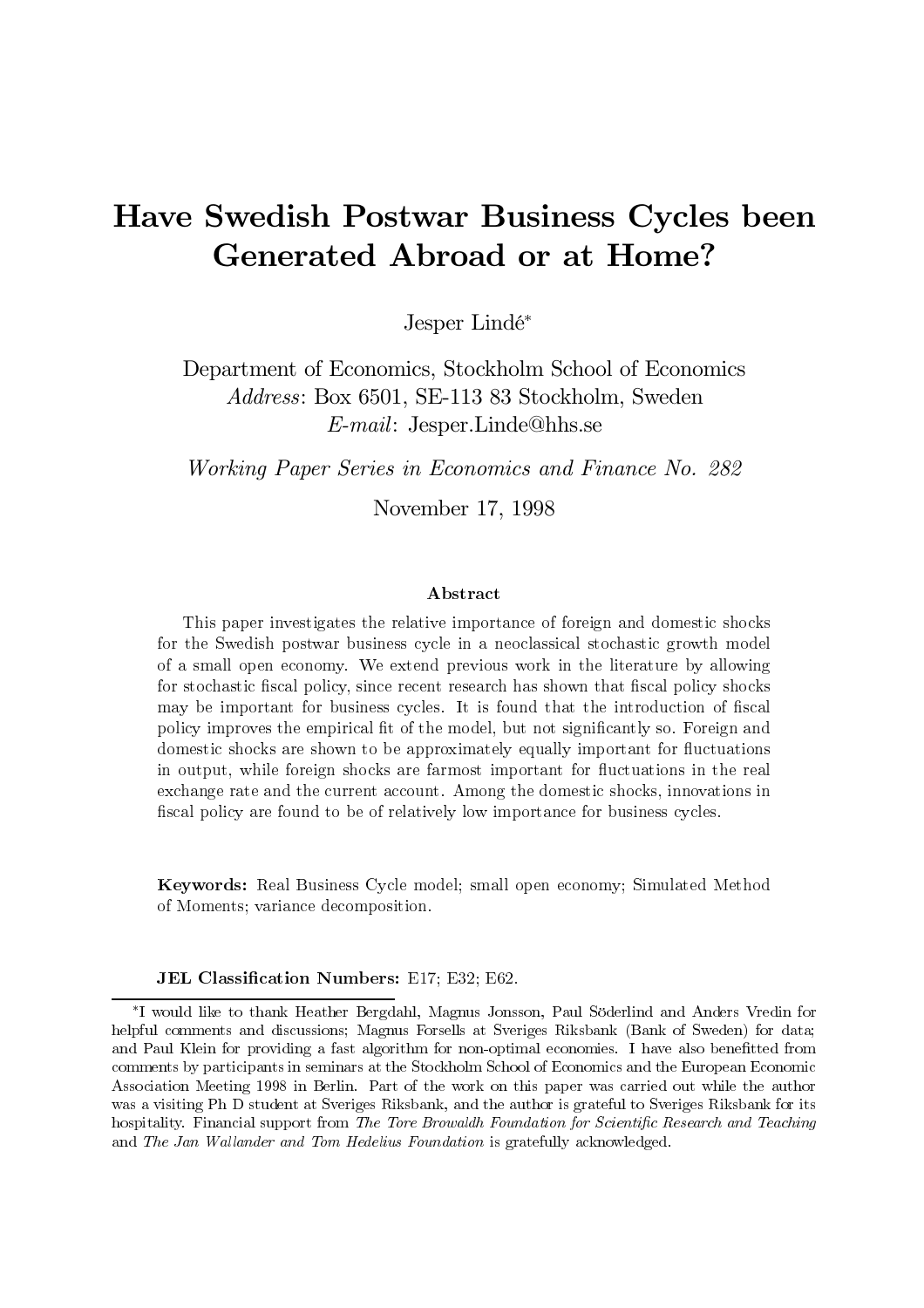#### Introduction  $\mathbf 1$

What is the relative importance of domestic and foreign shocks for the Swedish postwar business cycle? In Sweden, it is a common view that business cycles are mainly caused by foreign shocks, such as fluctuations in foreign demand for Swedish export.<sup>1</sup> The validity of this view has been investigated with two types of approaches. One, more empirical, approach to the investigation of the sources of business cycles is that of vector autoregressions (VARs). This approach has been used by, for example, Mellander et al. (1992) and Englund et al. (1994). In general, these studies have found that foreign and domestic shocks contribute about equally to fluctuations in output. Another, more theoretical, approach is the use of fully specified equilibrium models, following Lucas (1977). The only study which has used this approach is that of Lundvik (1992). In an equilibrium small open economy model, Lundvik (1992) finds, on the one hand, that substantial fluctuations in Swedish macroeconomic variables seem to be due to foreign shocks, but, on the other hand, the model is statistically rejected by the data on all reasonable significance levels. Notably, Lundvik (1992) introduced only one type of domestic shocks into his model: innovations in total factor productivity.

Recent research has provided evidence that fluctuations in fiscal policy seem to matter for the business cycle; see for instance Braun (1994), McGrattan (1994) and Jonsson and Klein (1996). In a general equilibrium closed economy setting, Jonsson and Klein (1996) find that the introduction of stochastic fiscal policy can account for some of the key features of the Swedish postwar business cycle. They demonstrate that the empirical fit of the basic neoclassical stochastic growth model is significantly improved when allowing for fiscal policy shocks. But as a consequence of the closed economy setting, they did not account for the presence of foreign shocks. Figure 1, which depicts export and import and the current account as ratios of GDP at factor costs during the postwar period,

<sup>&</sup>lt;sup>1</sup> See, for example, Lindbeck  $(1975)$ .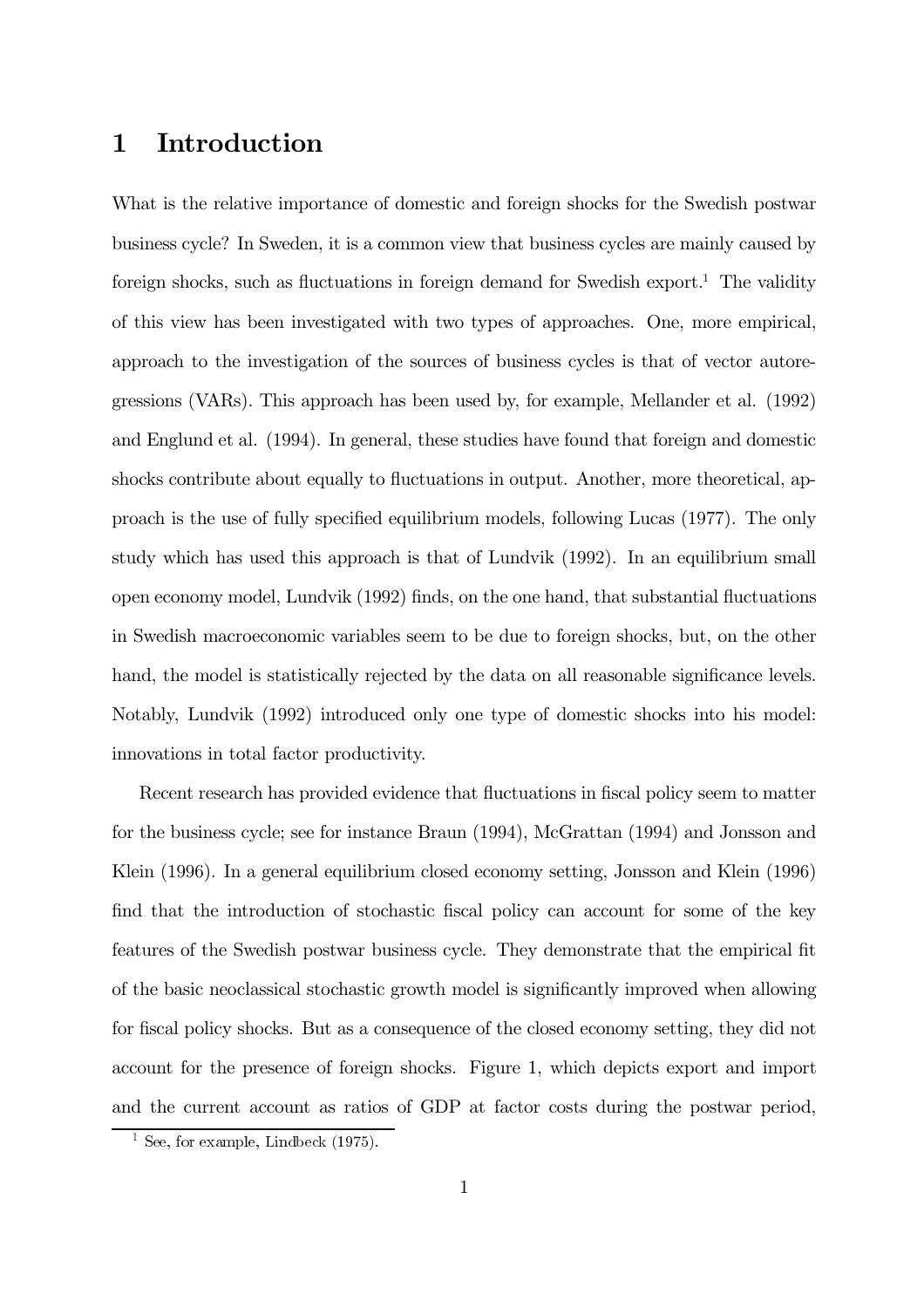clearly demonstrates that Sweden is better characterized as a open economy than a closed economy during the postwar period.

The ideas of this paper are, then, to set up a equilibrium small open economy model with stochastic fiscal policy incorporated to, first, test whether the introduction of fiscal policy significantly improve the empirical fit of the model in an open economy framework, and second, investigate whether either foreign shocks or domestic shocks are most important for the Swedish postwar business cycle.

The equilibrium model used draws on the small open economy model in Lundvik  $(1992)$ , and incorporates fiscal policy in the same spirit as Jonsson and Klein  $(1996)$ . I follow the strategy used by Lundvik  $(1992)$  and Jonsson and Klein  $(1996)$  and estimate the model with Simulated Method of Moments (SMM) with and without fiscal policy, to see whether the model without fiscal policy is significantly outperformed by the model with fiscal policy in a small open economy framework. To quantify the contribution of foreign and domestic shocks to fluctuations in Swedish key macroeconomic variables, the simulated volatilities are decomposed into fractions explained by domestic and foreign innovations.

The main results in the paper are as follows. First, I find that the introduction of fiscal policy improves the empirical fit of the small open economy model, but not significantly in contrast to the findings of Jonsson and Klein  $(1992)$ . Both versions of the model are rejected by the data. One possible explanation for this failure is that the model is not capable of capturing the increased standard deviations in private consumption, private investment and employment, caused by the deep recession in Sweden during the beginning of the  $1990s$ .

Second, by decomposing the simulated volatility in output per capita, the real exchange and the current account attributed to various foreign and domestic shocks, I find that foreign shocks contribute with 43 percent to the volatility in output in the long run.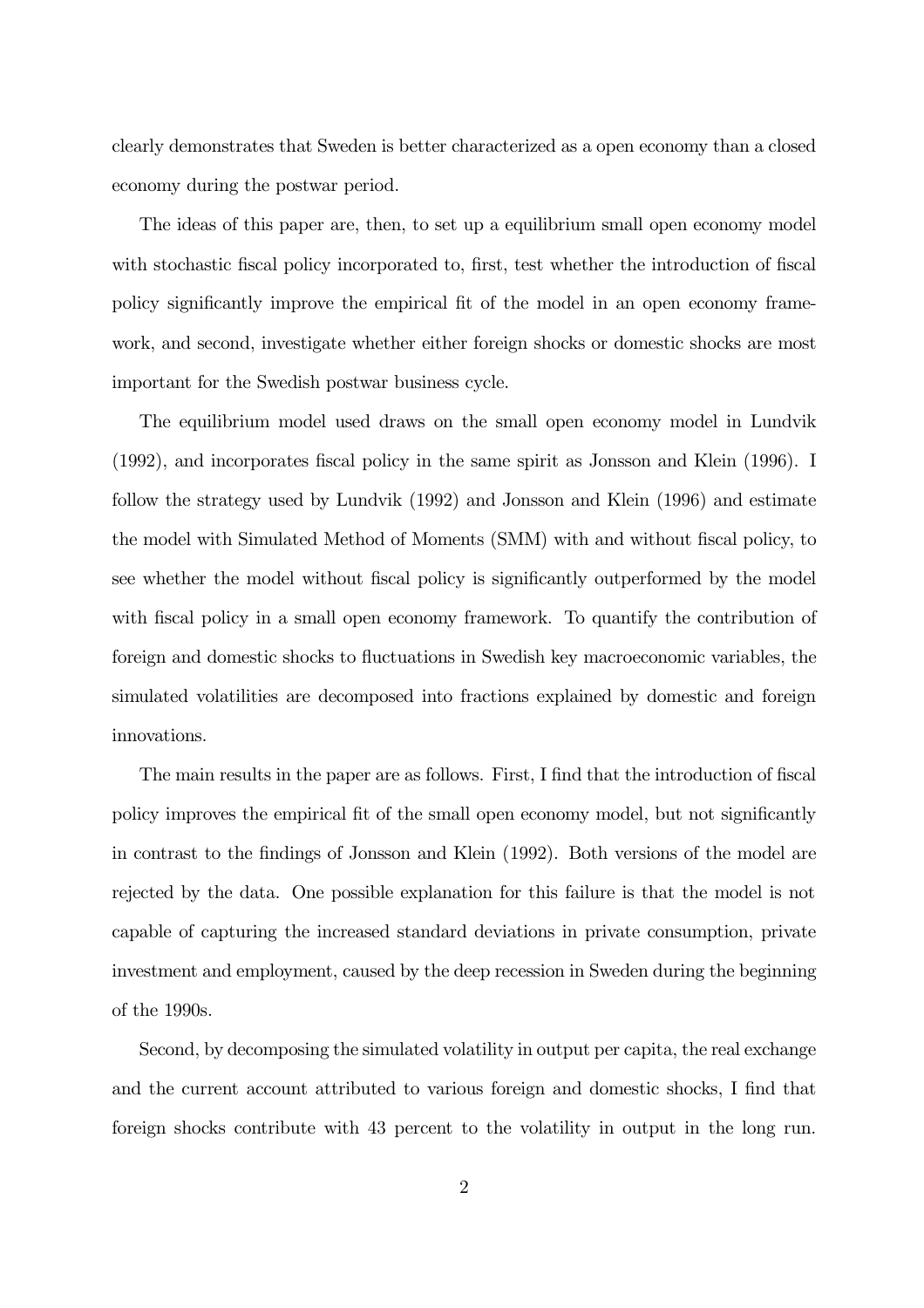This figure compares well with the findings of the studies which have used VARs; see Mellander et al.  $(1992)$  and Englund et al.  $(1994)$ . Of the domestic shocks, innovations in total factor productivity are most important, and contribute to 57 and 45 percent of the fluctuations in output in the short and long run respectively. Innovations in fiscal policy only account for around 10 percent of the fluctuations in output both in the short and long run. For fluctuations in the real exchange rate and the current account, foreign shocks are utmost important, both in the short and long run. The latter result is nice since it is an identifying assumption in the VAR study by Mellander et al.  $(1992)$ .

The structure of the paper is as follows. In section 2, I present the equilibrium model. The data set and some basic stylized facts for the Swedish postwar period are reported in section 3. In section 4, I discuss various issues regarding calibration and estimation of the deep parameters and processes for the exogenous variables in the model. The SMM estimation results and the variance decompositions are then reported in section 5. Section  $6$  concludes.

# 2 The equilibrium model

In this section, I construct a neoclassical stochastic growth model for a small open economy with infinitely many identical agents. This set-up implies that each agent takes all aggregate variables as given. There are two goods in the model, one domestic good which can be used for private and public consumption, investment and export, and one foreign good which can be used for consumption and as intermediate input in production. The price of the foreign good in terms of the domestic good, the real exchange rate, is endogenously determined in the economy. The foreign demand of the domestically produced good is determined by the exogenous foreign income level and the real exchange rate. Foreign income is assumed to be exogenous since Sweden can be characterized as a small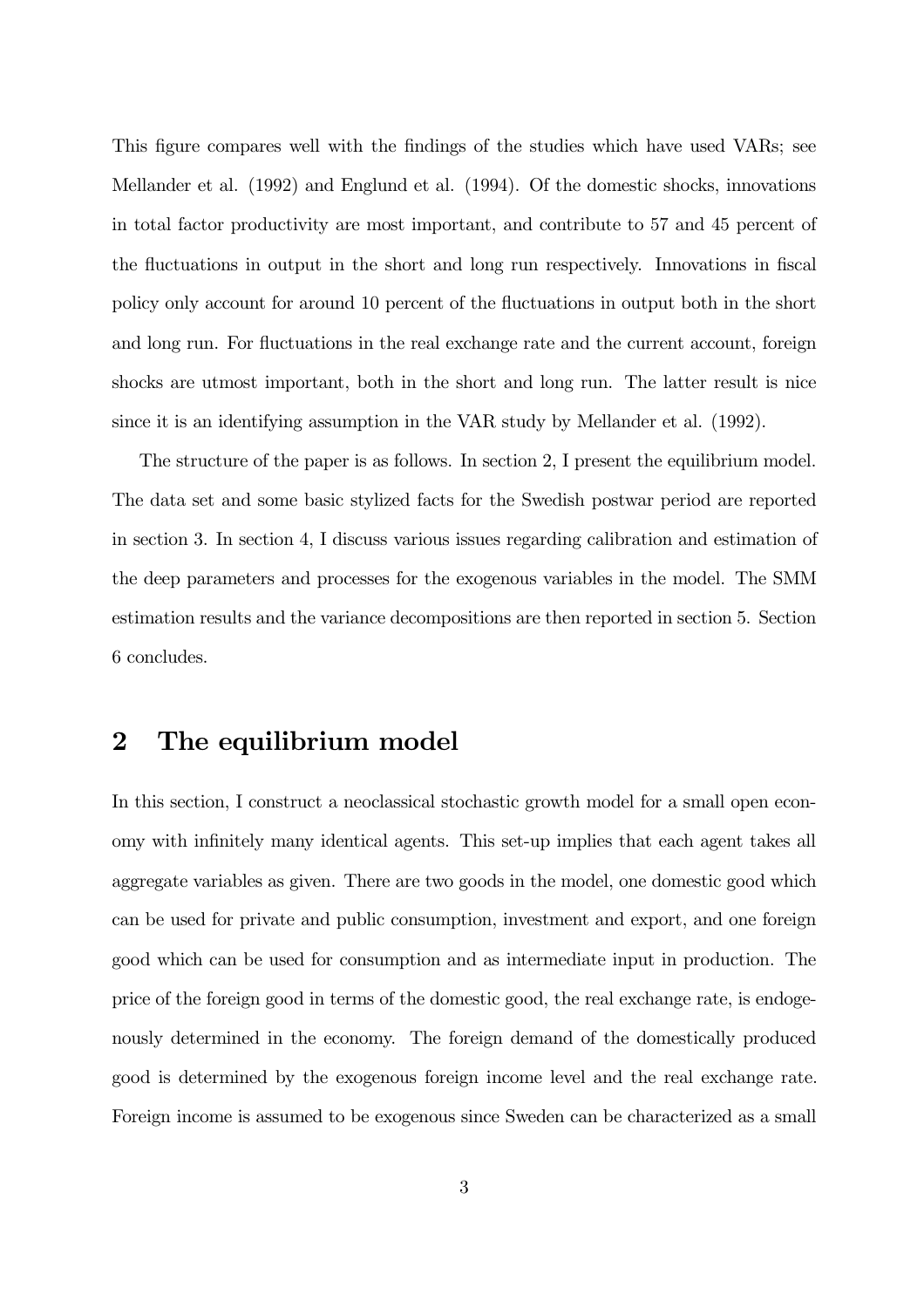open economy. The individuals have access to an international market for one period real bonds with an exogenously given real interest rate. However, as in Lundvik (1992), the economy as a whole is assumed to affect the interest rate the country faces via a risk premium. There are two main sources of domestic disturbances in the economy: fluctuations in fiscal policy and the technology level. As in the "best" version of the models with fiscal policy in Jonsson and Klein (1996), I account for three types of fiscal policy disturbances.<sup>2</sup> On the income side I have shocks to payroll and consumption taxes, which, in 1996, covered over 50 percent of the public sector incomes. I do not include income taxes in the model, since good data does not exist on (marginal) labor income taxes and the capital stock in Sweden during the whole postwar period. On the expenditure side, I model public consumption expenditures exogenously, while public transfers to the agents are endogenous and equal to the difference between tax incomes and public consumption expenditures.<sup>3</sup> By this procedure, then, the public debt is always zero in every time period.

In the model, I abstract from population growth and represent all variables in per capita terms.

Finally, a notational comment: in the following, capital letters denote economy wide averages which the agent takes as given and small letters individual specific values which the agent internalizes.

#### $2.1$ An equilibrium model for a small open economy

Infinitely many identical infinitely lived agents maximize expected utility given by

$$
\mathrm{E}_0 \sum_{t=0}^{\infty} \beta^t u\left(c_t, c_t^*, h_t\right),\tag{1}
$$

 $2$  "Best" in the sense that it mimiced the Swedish postwar business cycle best.

 $3$  Note that Jonsson and Klein (1996) considered the ratio of public consumption expenditures to GDP. denoted  $q_t$ , to be exogenous. This assumption may be valid in the long run, but in a business cycles analysis it seems more reasonable to assume that  $q_t$  is endogenous and the level of public consumption expenditures to be exogenous.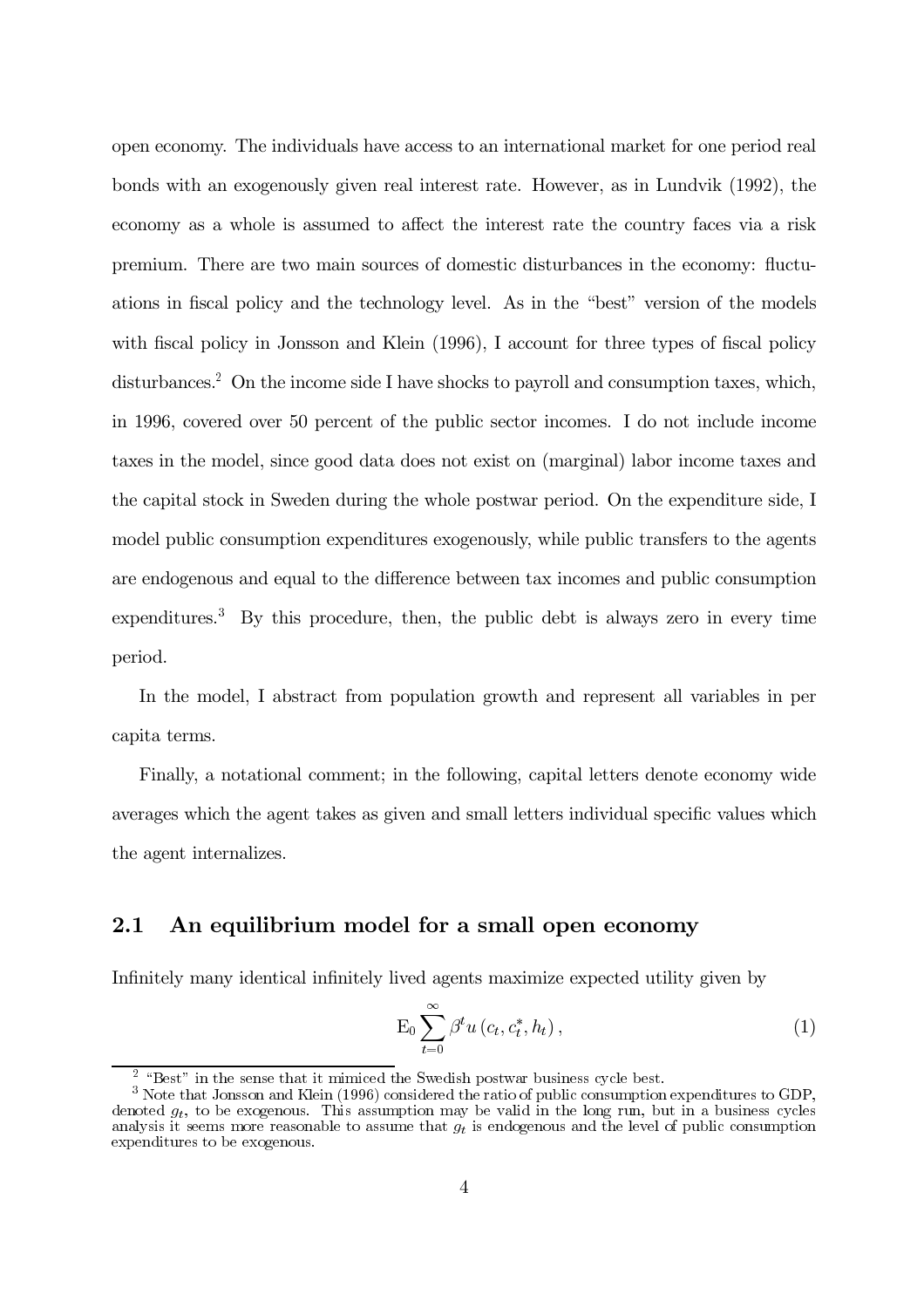$$
u(c_t, c_t^*, h_t) \equiv \frac{\left[ \left( c_t^{\eta} (c_t^*)^{1-\eta} \right)^{\alpha} (1-h_t)^{1-\alpha} \right]^{1-\sigma} - 1}{1-\sigma}
$$

where  $c_t$  is consumption of the domestically produced good in time period t,  $c_t^*$  is consumption of the foreign good and  $h_t$  is the share of available time spent in employment. In (1),  $\frac{1}{q}$  is the intertemporal elasticity of substitution between consumption and leisure and  $\beta$  the subjective discount factor, while  $\alpha$  and  $\eta$  reflect the trade-off between consumption and leisure, and the foreign and domestic consumption good respectively.

The flow budget constraint facing the agent is

$$
(1 + \tau_t^c) (c_t + Q_t c_t^*) + i_t + Q_t b_{t+1}^* = \frac{W_t}{1 + \tau_t^w} h_t + R_t^K k_t + Q_t (1 + R_t^{B^*}) b_t^* + TR_t \tag{2}
$$

where  $\tau_t^c$  and  $\tau_t^w$  are the exogenous consumption and payroll tax, both formally paid by the households.<sup>4</sup> Thus,  $W_t$  is interpreted as a gross wage.  $Q_t$  denotes the real exchange rate; a higher value means a real depreciation, or equivalently, that the terms of trade is worsened.  $i_t$  is the agent's investment and  $R_t^K$ , given by (6), is the gross real return on the capital stock  $k_t$ .  $b_{t+1}^*$  denotes the agent's holding of the foreign bond at the beginning of time period  $t + 1$  bought in time period t, and  $R_t^{B^*}$ , given by (14) below, the real interest rate received on the stock of foreign bonds bought in t. From (2), it is clear that  $b_t^*$  is not a risk free asset; the return on it will fluctuate because of changes in  $Q_t$  and  $R_t^{B^*}$ . Finally,  $TR_t$  is the lump-sum transfer from the public sector to the agent.

The production function is assumed to have constant returns to scale and be of Cobb-Douglas type

$$
Y_t = e^{\ln Z_t} \left( I M_t^{\theta_{IM}} K_t^{1-\theta_{IM}} \right)^{\theta} \left( T_t^H H_t \right)^{1-\theta} \tag{3}
$$

where  $Y_t$  is output,  $I M_t$  intermediate input,  $Z_t$  the technology level and  $T_t^H$  the deterministic labor-augmenting technological level which follows

$$
T_t^H = (1 + \gamma) T_{t-1}^H = (1 + \gamma)^t.
$$
 (4)

 $4$  Equivalently, I could let the firms pay the payroll tax.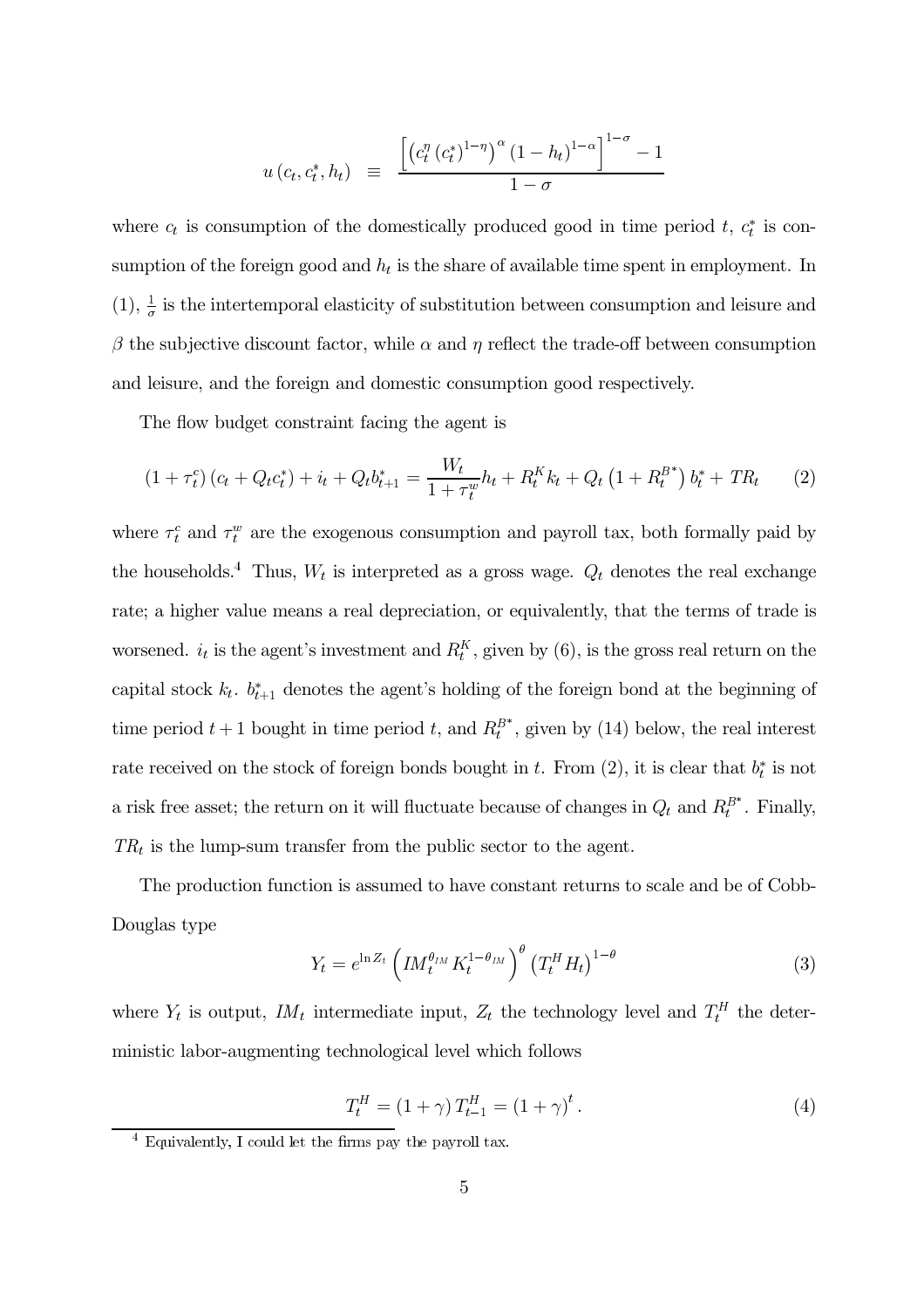In (4),  $\gamma$  is the deterministic labor-augmenting rate of technological change. Accordingly, the perfect competition zero profit maximizing conditions for the representative company are  $\overline{u}$ 

$$
W_t = (1 - \theta) e^{\ln Z_t} \left( \frac{I M_t^{\theta_{IM}} K_t^{1 - \theta_{IM}}}{T_t^H H_t} \right)^{\theta} T_t^H,
$$
\n(5)

$$
R_t^K = \theta \left( 1 - \theta_{IM} \right) e^{\ln Z_t} \left( \frac{I M_t^{\theta_{IM}} K_t^{1 - \theta_{IM}}}{T_t^H H_t} \right)^{\theta} \frac{T_t^H H_t}{K_t} \tag{6}
$$

and

$$
Q_t = \theta \theta_{IM} e^{\ln Z_t} \left( \frac{I M_t^{\theta_{IM}} K_t^{1-\theta_{IM}}}{T_t^H H_t} \right)^{\theta} \frac{T_t^H H_t}{I M_t}.
$$
\n(7)

The technology level is assumed to be exogenous and the natural log of it to follow a stationary  $AR(1)$ -process

$$
\ln Z_{t+1} = \rho^{\ln Z} \ln Z_t + \varepsilon_{t+1}^{\ln Z}, \varepsilon^Z \sim i.i.d. N\left(0, \sigma_{\ln Z}^2\right). \tag{8}
$$

Individual and aggregate investment in period  $t$  produces productive capital in period  $t + 1$  according to

$$
k_{t+1} = (1 - \delta) k_t + i_t \tag{9}
$$

and

$$
K_{t+1} = (1 - \delta) K_t + I_t.
$$
\n(10)

where  $\delta$  is the rate of capital depreciation.

The government's budget constraint is

$$
\tau_t^c (C_t + Q_t C_t^*) + \frac{\tau_t^w W_t}{1 + \tau_t^w} H_t = G_t + TR_t \tag{11}
$$

where  $G_t$  is exogenous public consumption expenditures. Since  $\tau_t^c$  and  $\tau_t^w$  are exogenous too,  $TR_t$  can have the interpretation of government budget deficit. Consequently, the government debt is always zero in this economy.<sup>5</sup>

<sup>&</sup>lt;sup>5</sup> Note that, given sequences for  $\{G_t\}_{t=1}^{\infty}$ ,  $\{\tau_t^c\}_{t=1}^{\infty}$  and  $\{\tau_t^w\}_{t=1}^{\infty}$ , Ricardian equivalence holds in this economy, since households and the government pay the same interest rate,  $R_t^{B^*}$ . Therefore, it does not matter whether the government has a debt or not.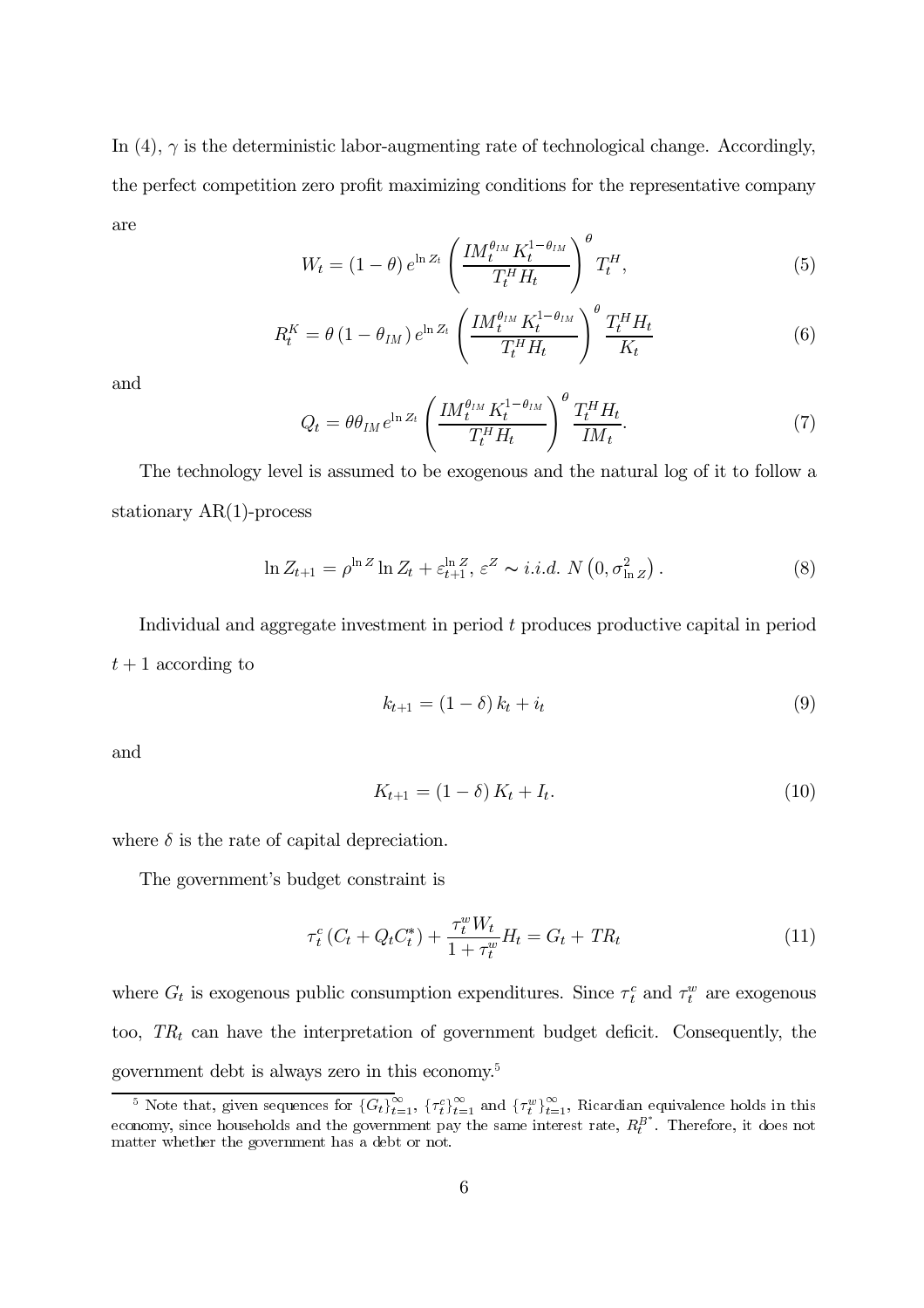As noted earlier, domestic production can either be used for private and public consumption, investment or export. Foreign demand of the domestically produced good, denoted  $X_t$ , is assumed to be determined by foreign income and the real exchange rate according to

$$
X_t = Y_t^* Q_t^{\epsilon_X} \tag{12}
$$

where  $Y_t^*$  denotes the exogenous foreign income level, assumed to grow at the same rate as domestic output in steady state.<sup>6</sup> In  $(12)$ , the income elasticity is assumed to be equal to unity and  $\epsilon_X$  denotes the price elasticity. The specification (12) can be derived in an optimizing framework; see Armington (1969). The stochastic part of  $Y_t^*$  in natural logs,  $\widetilde{Y}^*_t,$  is assumed to evolve according to

$$
\widetilde{Y}_{t+1}^* = \rho^{\widetilde{Y}^*} \widetilde{Y}_t^* + \varepsilon_{t+1}^{\widetilde{Y}^*}, \ \varepsilon^{\widetilde{Y}^*} \sim i.i.d. \ N\left(0, \sigma_{\widetilde{Y}^*}^2\right), \ -1 < \rho^{Y^*} < 1. \tag{13}
$$

As in Lundvik (1992), it is assumed that there is only one foreign one period real bond denominated in the foreign good, which pays a given world interest rate  $R_t^*$ . In order to get a stationary solution for the foreign bondholdings and the real exchange rate, I adopt the assumption in Lundvik (1992), and specify exogenously a economy specific risk premium on the given world interest rate as

$$
R_t^{B^*} = \frac{\omega_0 \bar{Y}_t + \omega_1 B_t^*}{\omega_0 \bar{Y}_t + B_t^*} R_t^*
$$
\n
$$
\tag{14}
$$

where  $\omega_1$  < 1,  $B_t^*$  denotes aggregate foreign bondholdings and  $\bar{Y}_t$  the steady state value of GDP in time period  $t$ . The motivation for this specification is that the larger the aggregate debt as a percentage of long run expected GDP, the larger the risk premium that all the agents in the economy must pay.<sup>7</sup>  $R_t^{B^*}$  is then interpreted as a risk adjusted

<sup>&</sup>lt;sup>6</sup> Formally, as noted below, this implies that  $Y_t^* = T_t^H \exp\left(\tilde{Y}_t^*\right)$ .

 $^7$  Another, less economic, motivation for this assumption is that, without it, the decision rules would have to be calculated again in every time period, which is an extremely time consuming procedure when the parameter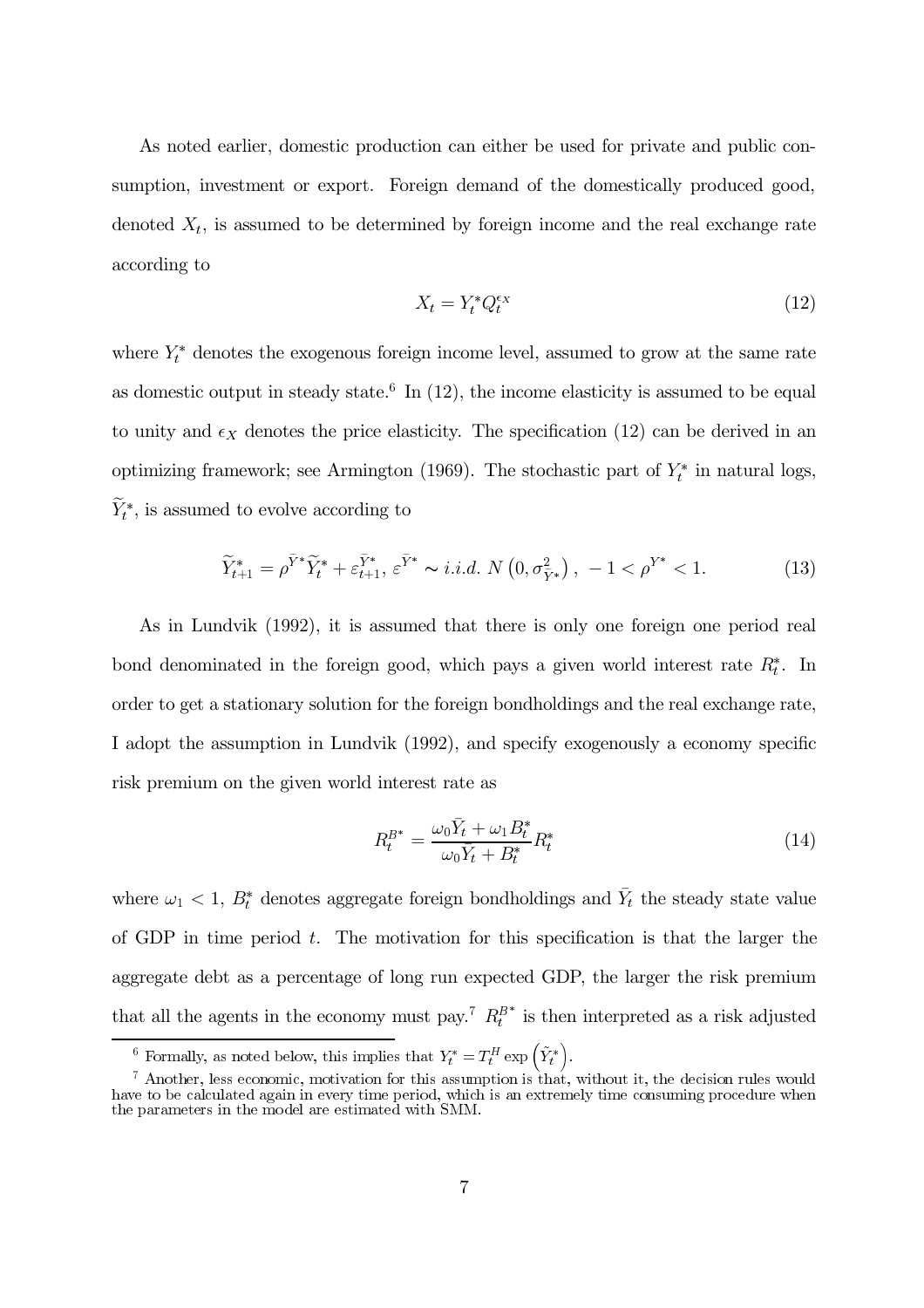interest rate.<sup>8</sup> The world real interest rate is assumed to be exogenously given by the stationary process

$$
R_{t+1}^{*} = (1 - \rho^{R^*}) \overline{R^*} + \rho^{R^*} R_t^* + \varepsilon_{t+1}^{R^*}, \varepsilon^{R^*} \sim i.i.d.N (0, \sigma_{R^*}^2)
$$

which is a standard small open economy assumption.

On the aggregate level, the change in real foreign bond holdings in domestic terms is given by

$$
Q_t\left(B_{t+1}^* - B_t^*\right) = X_t - Q_t\left(C_t^* + IM_t\right) + Q_t R_t^{B^*} B_t^* \tag{15}
$$

where  $Q_t(C_t^* + IM_t)$  is aggregate import of the foreign good. It is then natural to think of  $X_t - Q_t (C_t^* + IM_t)$  as the trade balance and  $Q_t (B_{t+1}^* - B_t^*)$  as the current account.

The aggregate resource constraint

$$
Y_t = C_t + I_t + G_t + X_t \tag{16}
$$

also holds in every period

As stated in the introduction, the model will be solved with and without fiscal policy incorporated. If the notation  $\boldsymbol{\tau}_t \equiv \left[ \tilde{G}_t \ \tau_t^c \ \tau_t^w \right]$  $\left\vert \begin{matrix} T \end{matrix} \right\vert$  is introduced, where  $\tilde{G}_t$  denotes the stochastic part of public expenditures in natural logs, the model without fiscal policy is straightforward, and obtained by setting  $\boldsymbol{\tau}_t = [-\infty \ 0 \ 0]^T$  for all time periods t.

In the version of the model with fiscal policy, fiscal policy is treated as an exogenous  $VAR(p) \text{ model}$ 

$$
\boldsymbol{\tau}_{t} = \boldsymbol{v} + \sum_{i=1}^{p} \boldsymbol{\varphi}_{i} \boldsymbol{\tau}_{t-i} + \boldsymbol{\varepsilon}_{t}^{\boldsymbol{\tau}}, \boldsymbol{\varepsilon}_{t}^{\boldsymbol{\tau}} \sim i.i.d. N(\boldsymbol{0}, \boldsymbol{\Sigma})
$$
(17)

as in Jonsson and Klein  $(1996)$ .

<sup>&</sup>lt;sup>8</sup> (14) implies that, if  $B_t^* = 0$ , then  $R_t^{B^*} = R_t^*$ , but if  $B_t^* \to \infty$ , then  $R_t^{B^*} = \omega_1 R_t^* < R_t^*$ . Finally, if  $B_t^* \to -\omega_0 \bar{Y}_t$ , then  $R_t^{\dot{B}^*} \to \infty$ . As in Lundvik (1992), I set the parameters governing the risk premium,  $\omega_0$  and  $\omega_1$ , to 5 and 0.99 respectively.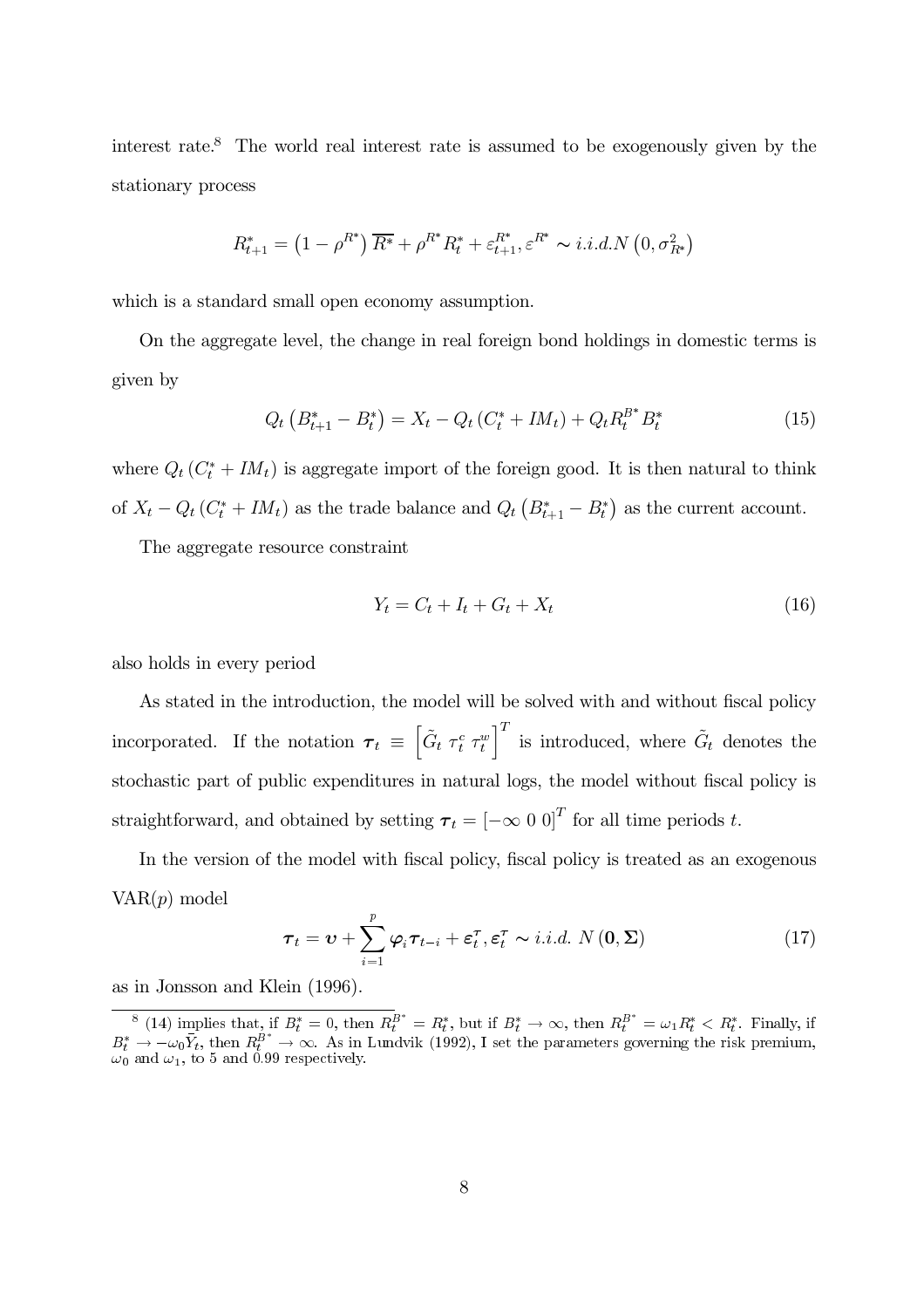#### $2.2$ Solution of the model

A well-known feature of the solution to the model is that output, consumption, investment, public expenditures, export, import, capital stock and foreign bondholdings grow at the deterministic rate  $\gamma$  in steady state, while the share of available time spent in paid employment, the real exchange rate and the current account are constant over time; see Hansen and Prescott (1995). In this paper, I have followed the convention in the literature and growth-adjusted the model by dividing the following variables with the constant growth factor:

$$
\hat{Y}_t \equiv \frac{Y_t}{T_t^H}, \ \hat{C}_t = \frac{c_t}{T_t^H}, \ \hat{c}_t = \frac{c_t}{T_t^H}, \ \hat{C}_t^* = \frac{c_t^*}{T_t^H}, \ \hat{c}_t^* = \frac{c_t^*}{T_t^H}, \ \hat{I}_t = \frac{I_t}{T_t^H},
$$
\n
$$
\hat{i}_t \ = \ \frac{i_t}{T_t^H}, \ \widehat{I}M_t = \frac{IM_t}{T_t^H}, \ \hat{K}_t = \frac{K_t}{T_t^H}, \ \hat{k}_t = \frac{k_t}{T_t^H}, \ \hat{B}_t^* = \frac{B_t}{T_t^H} \text{ and } \ \hat{b}_t^* = \frac{b_t}{T_t^H}
$$

We then interpret the new defined variables as per efficiency units of labor.

Following Hansen and Prescott (1995), the representative agents optimization problem can then be expressed as the recursive dynamic programming problem:

$$
V\left(\mathbf{S}_{t}, \hat{K}_{t}, \hat{B}_{t}^{*}, \hat{k}_{t}, \hat{b}_{t}^{*}\right) \equiv \max_{\left\{\hat{c}_{t}^{*}, h_{t}, \hat{k}_{t+1}, \hat{b}_{t+1}^{*}\right\}} \left[u\left(\hat{c}_{t}, \hat{c}_{t}^{*}, h_{t}\right) + \tilde{\beta}E_{t}V\left(\mathbf{S}_{t+1}, \hat{K}_{t+1}, \hat{B}_{t+1}^{*}, \hat{k}_{t+1}, \hat{b}_{t+1}^{*}\right)\right]
$$
\n
$$
s.t. \tag{18}
$$

$$
t.\t(18)
$$

$$
\hat{c}_{t} = -Q_{t}\hat{c}_{t}^{*} + \frac{1}{1+\tau_{t}^{c}} \left[ \frac{W_{t}}{1+\tau_{t}^{w}}h_{t} + \left(1+R_{t}^{K}-\delta\right)\hat{k}_{t} - \left(1+\gamma\right)\hat{k}_{t+1} + TR_{t} + \right],
$$
\n
$$
\mathbf{S}_{t+1} = \mathbf{A}\mathbf{S}_{t} + \boldsymbol{\varepsilon}_{t+1}^{\mathbf{S}},
$$
\n
$$
(1+\gamma)\hat{K}_{t+1} = (1-\delta)\hat{K}_{t} + \hat{I}_{t}, (1+\gamma)\hat{k}_{t+1} = (1-\delta)\hat{k}_{t} + \hat{i}_{t},
$$
\n
$$
\hat{K}_{t+1} = \hat{K}\left(\hat{K}_{t}, \hat{B}_{t}^{*}, \mathbf{S}_{t}\right), \hat{B}_{t+1}^{*} = \hat{B}^{*}\left(\hat{K}_{t}, \hat{B}_{t}^{*}, \mathbf{S}_{t}\right), H_{t} = H\left(\hat{K}_{t}, \hat{B}_{t}^{*}, \mathbf{S}_{t}\right).
$$

In (18),  $\tilde{\beta} \equiv \beta (1 + \gamma)^{\alpha(1 - \sigma)}$  is the effective subjective discounted factor and  $S_t$  is a vector which contains all the exogenous aggregate state variables; for instance, if the VAR model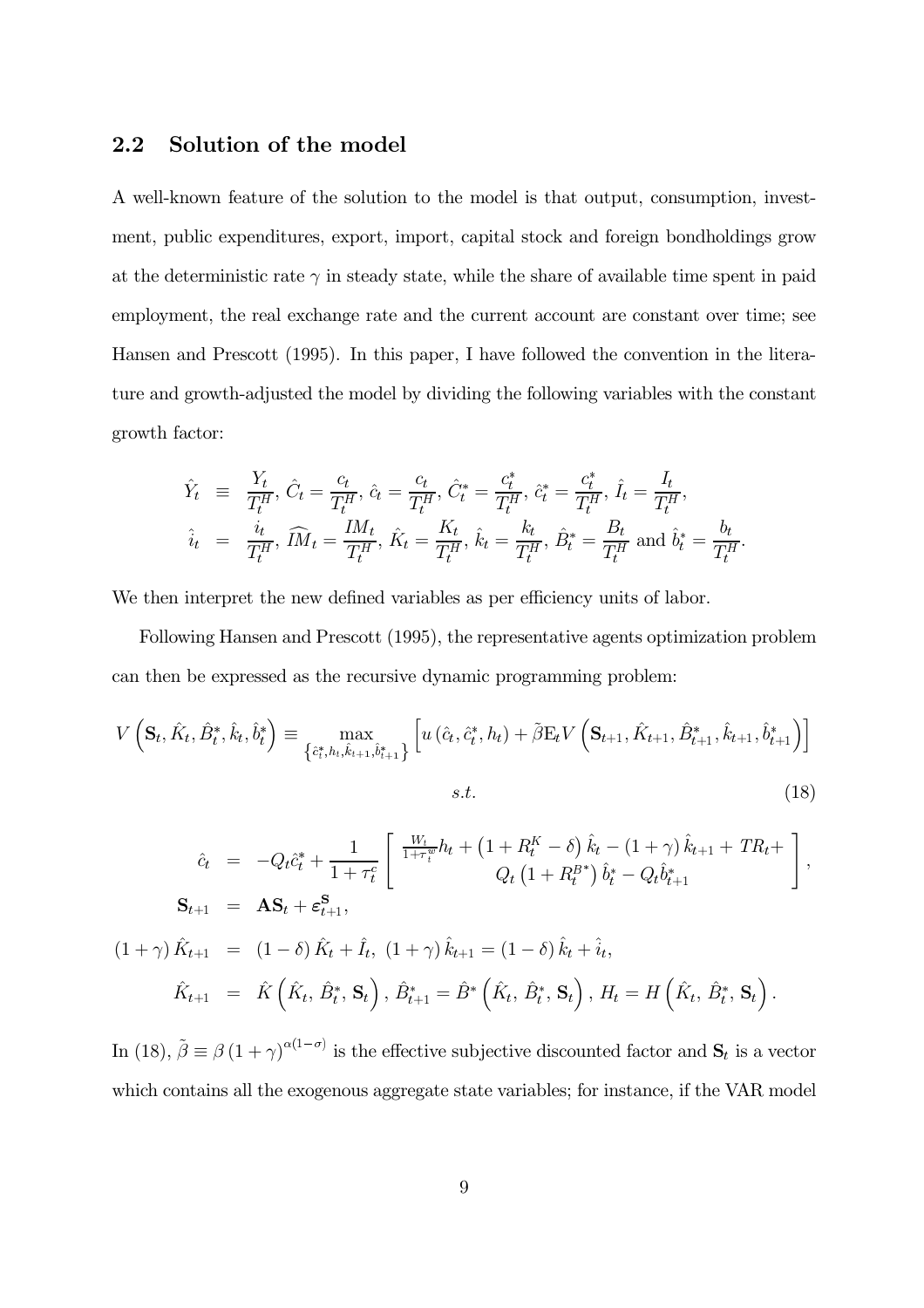in (17) is of order one, then  $\mathbf{S}_t$  could be  $\left[\ln Z_t, \, \widetilde{Y}_t^*, \, R_t^*, \, \widetilde{G}_t, \, \tau_t^c, \, \tau_t^w\right]^T$ .<sup>9</sup> In the maximizing of (18), the agent takes the economy-wide average variables  $W_t$ ,  $R_t^K$ ,  $R_t^{B^*}$ ,  $Q_t$  and  $TR_t$  as given. The functions  $\hat{K}, \hat{B}^*$  and H describe the relationship perceived by agents between the aggregate decision variables and the state of the economy. As the solution to the problem in (18), we have the individual agents decision rules  $\hat{k}_{t+1} = \hat{k} \left( \hat{K}_t, \hat{k}_t, \hat{B}_t^*, \hat{b}_t^*, \mathbf{S}_t \right)$ ,  $\hat{b}_{t+1}^* = \hat{b}^* \left( \hat{K}_t, \hat{k}_t, \hat{B}_t^*, \hat{b}_t^*, \mathbf{S}_t \right)$  and  $h_t = h \left( \hat{K}_t, \hat{k}_t, \hat{B}_t^*, \hat{b}_t^*, \mathbf{S}_t \right)$ . The competitive equilibrium is obtained when the individual and average decision rules coincide for  $\hat{k}_t = \hat{K}_t$  and  $\hat{b}_t^* = \hat{B}_t^*.$ 

Since it is impossible to derive the decision rules analytically, I have used the conventional method of calculating the decision rules numerically by approximating the original problem with a second order Taylor expansion around the constant steady state values in the growth-adjusted economy. As a consequence of this approximation, the method produces linear decision rules. The algorithm utilized is documented in Klein (1994). I have also followed the convention in the literature and solved for the decision rules in natural logs for  $\hat{k}$  and h. Hence, the competitive equilibrium is computed by solving a fixed point problem where each agent's decision rules must be optimal given the aggregate decision rules in the economy.

## 3 Data

In this section, I present the annual data set and some stylized facts for the Swedish postwar business cycle from 1950 to 1995. By including the most recent data, I cover the

<sup>9</sup> As a consequence of the growth adjustment, the production function reads  $\hat{Y}_t$  =  $e^{\ln Z_t}$  $\overbrace{ \widetilde{M}^{\theta_{IM}}_t \hat{K}^{1-\theta_{IM}}_t }^{\text{maxness}}$ cy<br>|ue<br>|  $H_t^{1-\theta}$ . Hence, the wage rate, real rental price of capital and real postwar business cycle from 1950 to 1995. By including the<br>  $\frac{9}{\pi}$  As a consequence of the growth adjustment, the pr<br>  $e^{\ln Z_t} \left( \widehat{IM}_t^{\theta_{IM}} \hat{K}_t^{1-\theta_{IM}} \right)^{\theta} H_t^{1-\theta}$ . Hence, the wage rate, real re<br>
exchange rate a эć  $\left(\widehat{IM}^{\theta_{IM}}_{t} \hat{K}^{1-\theta_{IM}}_{t} H^{-1}_{t}\right)^{\theta}_{-}, \quad R^K_t \quad =$  $\begin{align} \text{rad} \ \text{rad} \ \widehat{IM} \end{align}$ as equence of the growth adjustment, the production function reads  $\hat{Y}_t = \theta_{IM} \int^{\theta} H_t^{1-\theta}$ . Hence, the wage rate, real rental price of capital and rea <sup>9</sup> As a co<br>  $e^{\ln Z_t}$   $\left(\widehat{IM}^{\theta_{IM}}_t \hat{K}^1_t\right)$ <br>
exchange rate<br>  $\theta$   $\left(1 - \theta_{IM}\right) e^{\ln Z_t}$  $\overbrace{IM}^{\theta_{IM}}_t \hat{K}^{1-\theta_{IM}}_t H^{-1}_t$ ence, $_{\rm ed}$  $H_t/\hat{K}_t$  and  $Q_t = \theta \theta_{IM} e^{\ln Z_t}$  $\frac{\widehat{M}_t^{\theta_{IM}} \hat{K}_t^{1-\theta_{IM}} H_t^{-1}}{\widehat{IM}_t^{\theta_{IM}} \hat{K}_t^{1-\theta_{IM}} H_t^{-1}}$  $\begin{pmatrix} \text{tal} \ \text{on} \end{pmatrix}$  $R_t^K$ <br> $H_t / \widehat{IM}_t$  $\mathcal{L}$ Similarly, we have that  $R_t^{B^*} = \frac{\omega_0 \overline{\hat{Y}} + \omega_1 \hat{B}_t^*}{\omega_0 \overline{\hat{Y}} + \hat{B}_t^*} R_t^*.$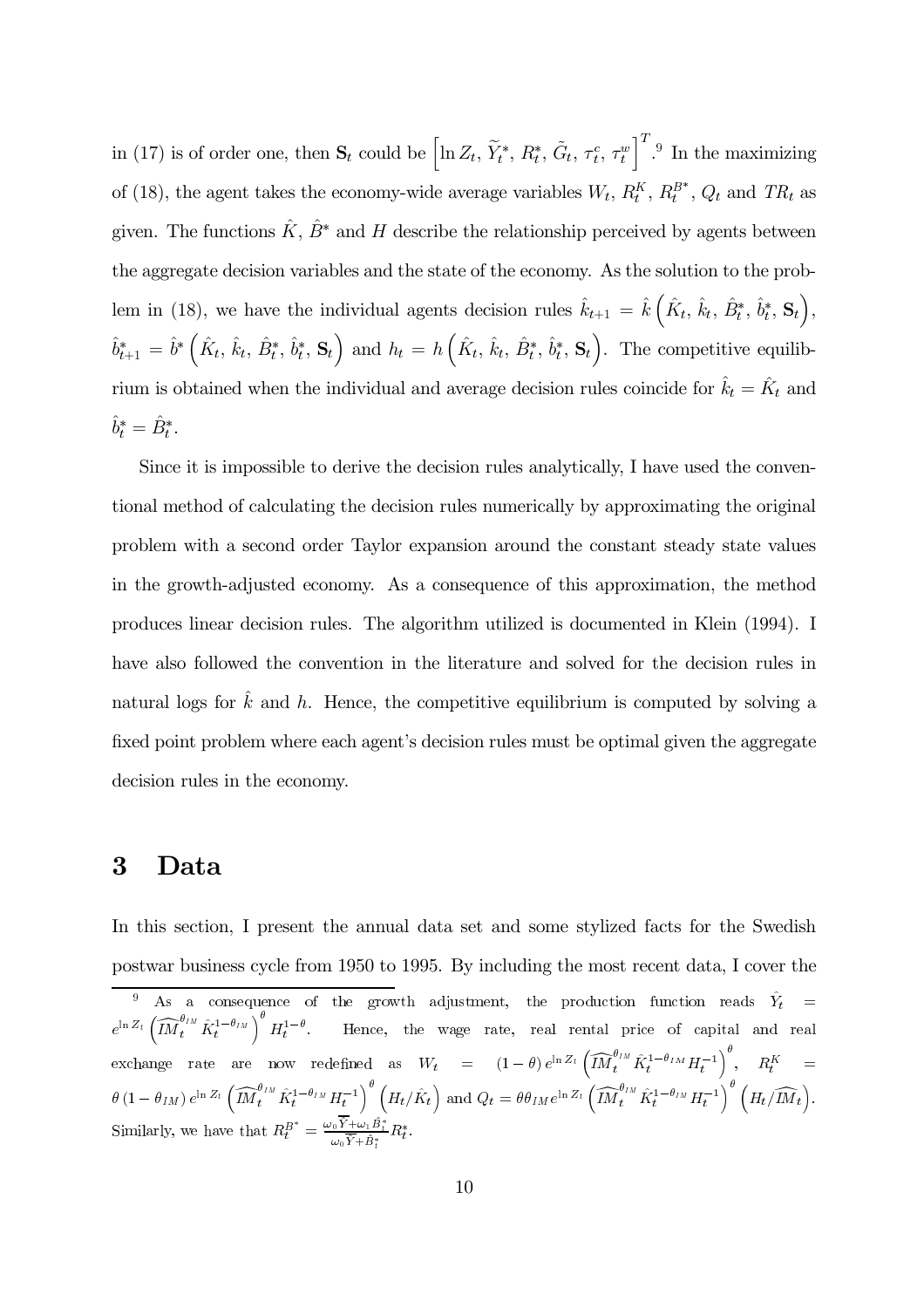deep recession in the Swedish economy in the beginning of the  $1990s$ <sup>10</sup>

### 3.1 Basic definitions

A major part of the data set are the GDP identities in nominal and real per capita terms. In addition, I have total employment in hours, the total nominal gross wage sum, nominal social insurance contributions, the nominal current account in the data set plus GDP deflators, nominal exchange rates vis-a-vis the Swedish krona and real GDP's at market prices for a number of OECD countries.<sup>11</sup> The measure of output,  $Y$ , is nominal GDP at factor costs per capita divided by the deflator for GDP at market prices.<sup>12</sup> The series for private consumption per capita,  $C$ , includes durable goods but excludes the net of indirect taxes and subsidies (deflated with the deflator for GDP at market prices). Two reasons for this procedure are, first, that durable goods are subject to consumption taxes and. second, that I want the GDP identity to hold in real terms up to a measurement error in the national accounts. For the latter reason, I have also included inventory investments in the series for private investment per capita,  $I$ . Real public expenditures,  $G$ , includes both real public consumption and investment. The consumption tax,  $\tau^c$ , is calculated as the net of nominal indirect taxes and subsidies divided by nominal consumption expenditures, while the payroll tax,  $\tau^w$ , is calculated as nominal social insurance fees divided by the net of the total nominal gross wage sum and social insurance fees. The share of available time spent in employment,  $H$ , is measured as the average total number of hours worked per capita. Foreign demand,  $Y^*$ , is calculated as a TCW-weighted average of foreign real

 $^{10}$  I use only postwar data, since Hassler et al. (1994) have found some instability in Swedish business cycles in connection with World War I and World War II. To provide results that can be compared to the results in the VAR studies, the analyze is therefore restricted to the postwar period. In fact, this is also an additional reason to redo the calculations in Lundvik (1992), since he use data for the period 1871-1988.

 $\frac{11}{11}$  See appendix A for sources of the data set and exact definitions of composite variables.

 $^{12}$  One shortcoming in the national accounts in Sweden is that there are no deflators for GDP at factor costs, or for indirect taxes and subsidies. Therefore, I have had to accept the deflator for GDP at market sulface as a proxy for the deflators of GDP at factor costs, and for indirect taxes and subsidies. This has some quantitative importance which is discussed in appendix  $A$  in greater detail.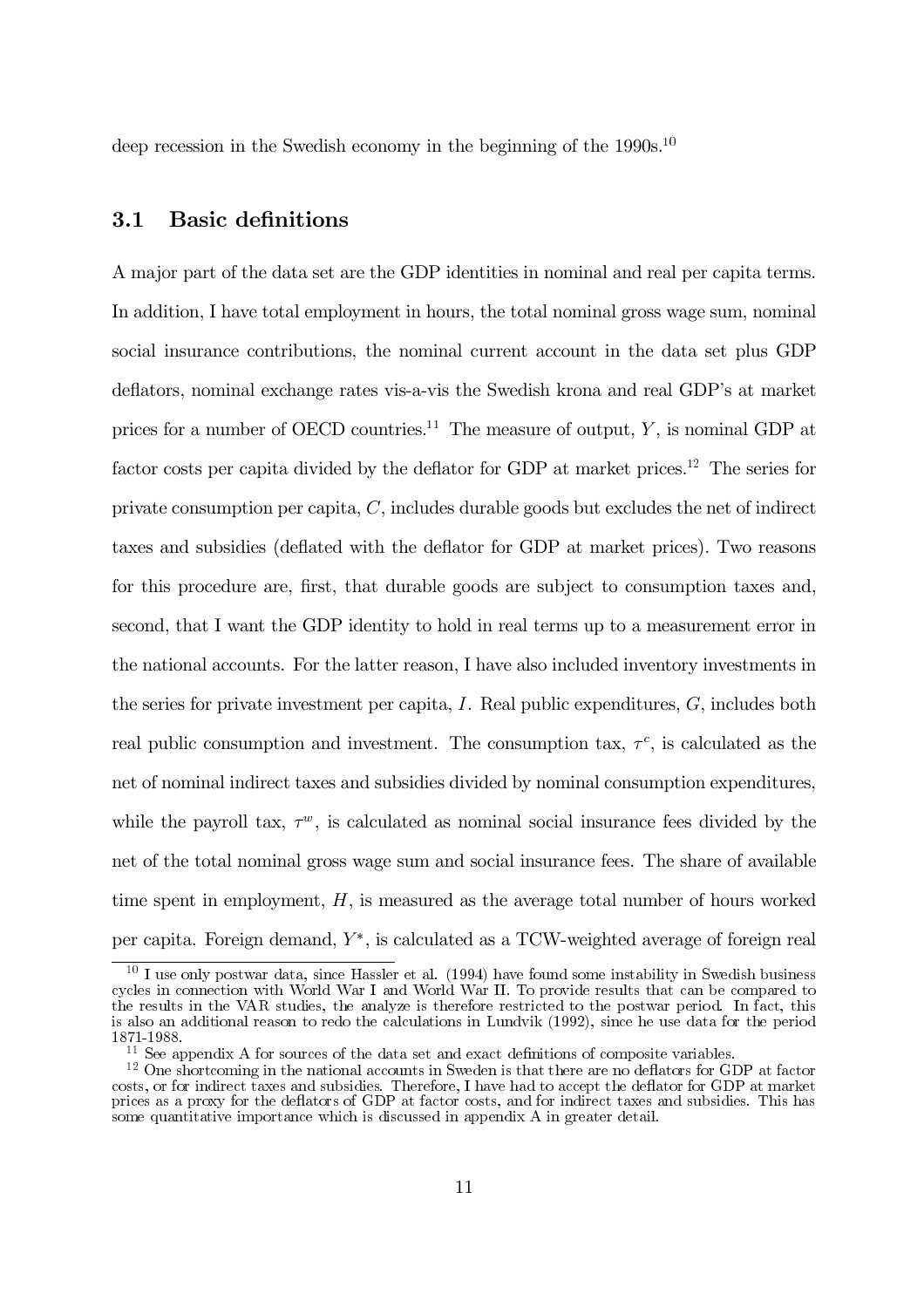GDP's per capita in Swedish kronor.<sup>13</sup> Finally, the real exchange rate (inverse of the terms-of-trade),  $Q$ , and the current account,  $CA$ , are calculated as the import deflator divided by the export deflator and the nominal  $CA$  divided by the nominal GDP at factor costs respectively.

Figure 2 depicts the variables generated from the raw data set. The variables  $Y, C$ , G, I, X, M, H and  $Y^*$  are depicted in natural logarithms. Although there is a strong trend in most of the series, the figure clearly demonstrates the deep recession in the 1990s with a large fall in I. Most notably is also the strong declining trend in  $H$  over time.

### 615 Ilowhulqj dqg vrph vw|ol}hg idfwv

From Figure 2, it is clear that most of the variables follow, perhaps stochastic, trends. Since the purpose of the paper is to study business cycle fluctuations, not trends, it is desirable to filter the data to extract the business cycle component of the series. There are different filtering methods available and worth considering for this purpose. For ease of comparison, and since Englund et al.  $(1992)$  and Hassler et al.  $(1994)$  have found that business cycle regularities on Swedish data do not seem to be sensitive to the filtering method, I have followed the convention in the real business cycle literature and applied the Hodrick-Prescott (1997) (H-P) filter on the data in natural logs with the smoothness coefficient  $\lambda$  set to 100.<sup>14</sup> This choice of  $\lambda$  captures what we normally mean with business cycles; that is, it produces cycles with a periodicity of  $3-8$  years. In the following, I denote a variable which has been H-P filtered with a tilde; for example, H-P filtered output is denoted  $\tilde{Y}$ . On a priori grounds, and in accordance with the model, I have not H-P

 $^{13}$  TCW is a totally competitive trading weighted currency basket used by Sveriges Riksbank (Bank of Sweden), and the weights for the countries included to calculate  $\tilde{Y}^*$  sum up to 86.5 percent of the basket.

<sup>&</sup>lt;sup>14</sup> Note that the growth part of the model in section 2.1 suggests filtering the data by removing the same log-linear trend from the variables  $Y, C, I, G, X, M$ , and  $Y^*$  above; but since the growth part of the model is a very crude approximation of reality. I do not consider this to be a good alternative. Another filtering method is simply to take first differences of the variables in natural logs, which is an appropriate method if the variables follow stochastic trends. Both these filters, and the  $\overrightarrow{H}$ - $\hat{P}$  filter, work in the time domain. It is also possible to use the so-called band-pass filter which works in the frequency domain, see Hassler et al.  $(1992)$ .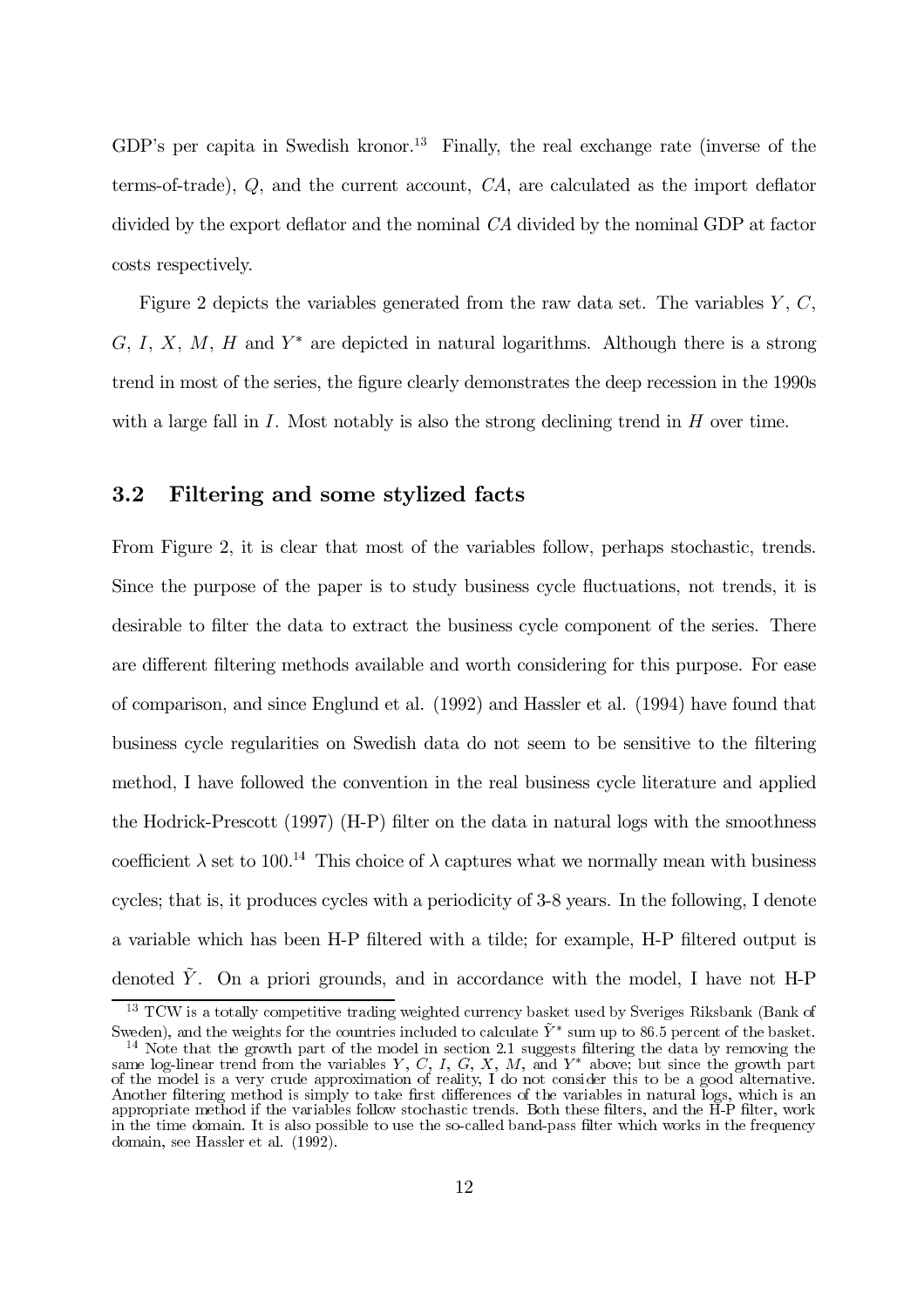filtered  $\tau^c$ ,  $\tau^w$ , CA and Q.<sup>15</sup> The basic features of the Swedish postwar business cycle are reported in Table 1.

The figures in Table 1 compare well to Englund et al. (1992) and Hassler et al. (1994) in several respects, but there are some exceptions. First of all, while the variability in  $\tilde{Y}$  is unchanged, the variability of  $\tilde{C}$ ,  $\tilde{I}$  and  $\tilde{H}$  relative to  $\tilde{Y}$  is larger than previously reported due to the deep recession in the 1990s. The variability in the measure of foreign demand,  $\tilde{Y}^*$ , is also higher than reported in Hassler et al. (1994) due to the adjustment for the real exchange rate, but has the usual procyclical properties and leads the business cycle. Unlike Hassler et al. (1994), we find evidence that exports,  $\tilde{X}$ , and the current account, CA, are strongly procyclical and lead the business cycle while  $\tilde{H}$  lags the business cycle by including the most recent experience.

#### $\boldsymbol{4}$ **Estimation and Calibration**

The parameters in the model are estimated in two ways. Most of the parameters are estimated with SMM. The rest of the parameters are chosen so that the estimated models' steady state properties are consistent with the data (growth facts). Parameters which falls within the second category are assumed to be independent of whether fiscal policy shocks are considered or not.<sup>16</sup> Since no good data are available on the domestic technology level  $Z_t$  and the world real interest rate  $R_t^*$ , the parameters in the AR(1)-processes for these shocks are included in the SMM estimations. However, as mentioned in section 3.1, it has been possible to construct a measure of the business cycle component of foreign demand  $\tilde{Y}_t^*$ . Therefore, I estimate the AR(1)-process for  $\tilde{Y}_t^*$  with maximum likelihood.<sup>17</sup>

<sup>&</sup>lt;sup>15</sup> Note that the share of available time spent in employment per capita, *H*, does not follow a trend in the model. But since the trend in the Swedish postwar data for this variable is so strong, as can be seen in Figur

normality and (absence of) first order autocorrelation of the residuals.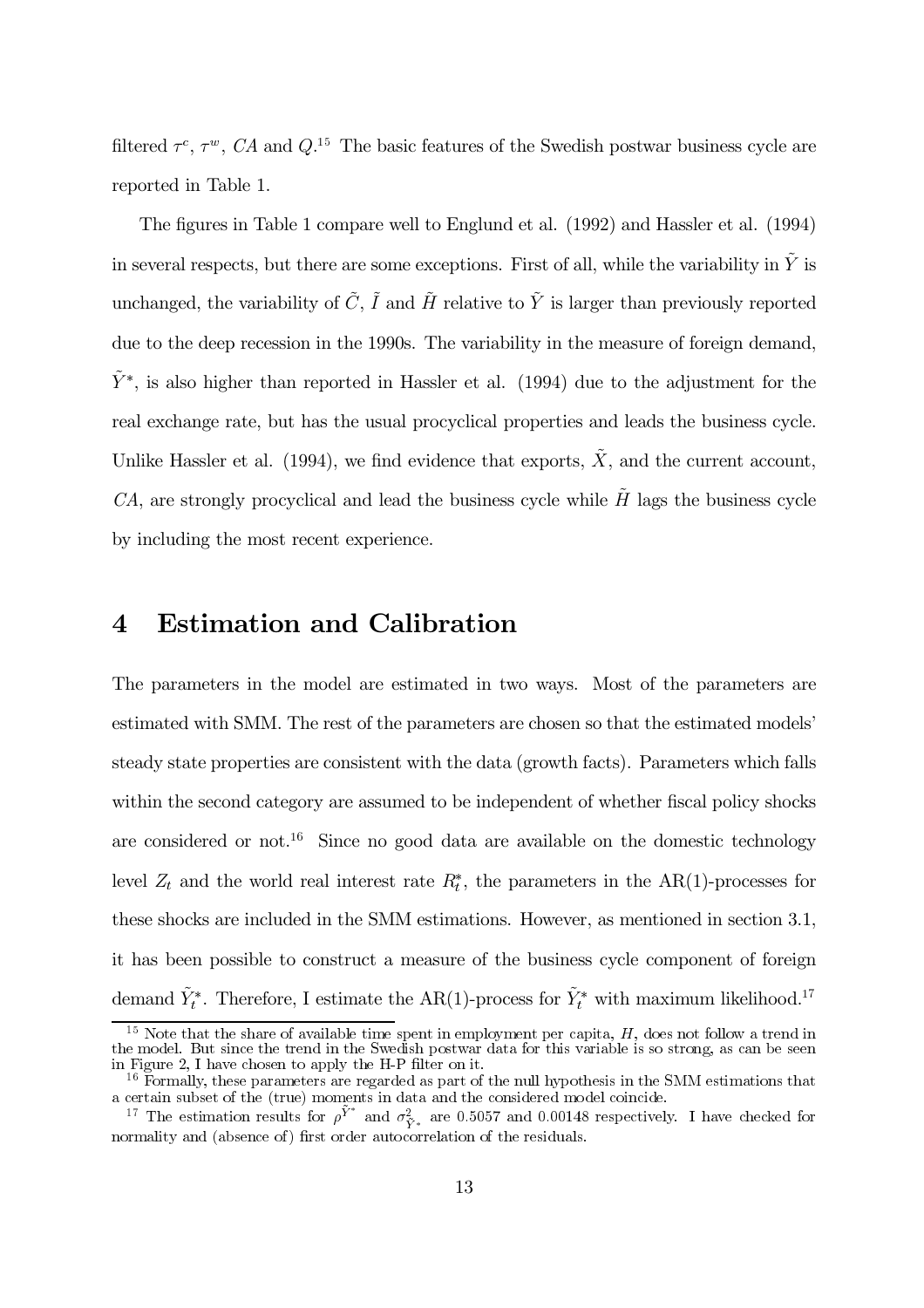The fiscal policy  $VAR(p)$ -model is also estimated with maximum likelihood. To sum up, the basic reason for estimating some of the parameters in the models with SMM is that there exists neither any good information about them nor good data to calibrate them. In addition, since the answer to the question this paper addresses is heavily dependent on the values for these parameters, SMM has the advantage that it provides us with an "objective" set of parameters.

#### 4.1 Calibration

The deterministic steady state growth rate for output,  $\gamma$ , is set to 0.021, which is the average growth rate for  $Y$  in the sample. The share of gross labor income to output,  $\theta$ , is set equal to 0.355, which is the average gross wage sum as ratio of Y in the data. To calibrate  $\delta$ , I exploited the law of motion for capital in the steady state written as  $\delta = \frac{I Y}{Y K} - \gamma$ , and used the estimated capital stock in Hansson (1991), GDP at factor costs and gross investment (private as well as public) for the time period 1960-1988 to compute  $\delta = 0.122$  on average. The utility function parameter  $\alpha$ , which typically determines the steady state share of available time spent in market activities,  $\bar{H}$ , is set to 0.33 for reasons discussed in Kydland (1995). The steady state value for public expenditures,  $\overline{G}$ , is calibrated so that steady state public expenditures as ratio of output,  $\bar{g}$ , equal 0.299, which is the sample mean of  $g_t$ .  $\tau_t^c$  and  $\tau_t^w$  are in steady state set to 0.177 and 0.176, which are their sample means. Finally, foreign income is by construction equal to the value of exports.<sup>18</sup>

#### 4.2 The fiscal policy  $VAR(p)$ -model

In the estimation of the fiscal policy  $VAR(p)$  model, I followed the strategy in Jonsson and Klein  $(1996)$ , by demeaning the variables in  $(17)$  prior to estimation. Different spec-

<sup>&</sup>lt;sup>18</sup> This means that I consider a steady state where  $\bar{B}^* = 0$  and  $\bar{Q} = 1$ .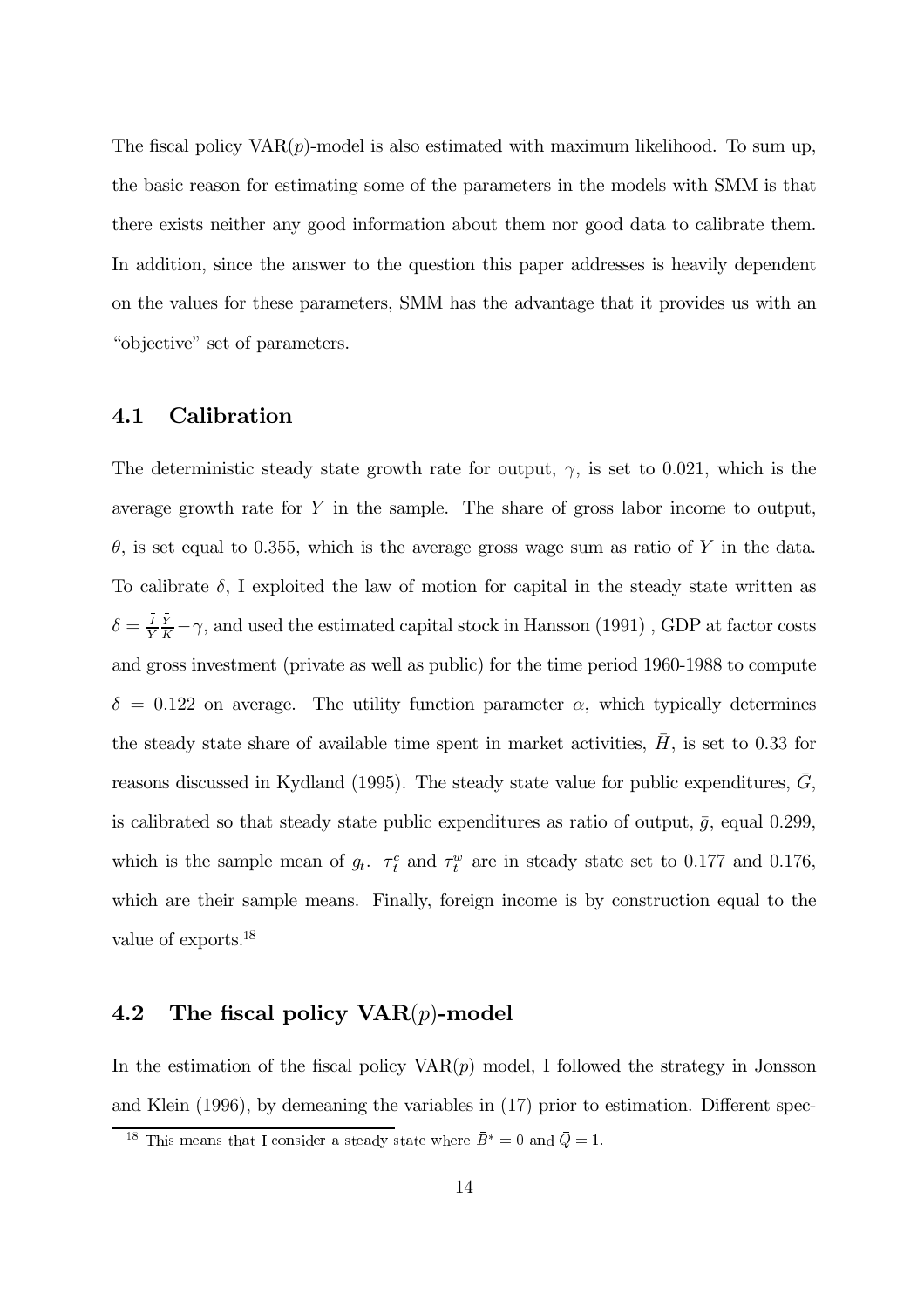ification tests and information criteria suggested setting  $p = 1^{19}$ . The estimate of  $\hat{\varphi}_1$  in (17) shows that the autocorrelations for  $\tau_t^c$  and  $\tau_t^w$  are high, 0.933 and 0.975 respectively, while the autocorrelation for H-P filtered public expenditures in natural logs,  $\tilde{G}_t$ , is considerably lower and equal to 0.568. The notably high autocorrelations for  $\tau_t^c$  and  $\tau_t^w$  is of course a consequence of not detrending them, although they exhibit strong trends as can be seen in Figure  $2.^{20}$ 

#### 4.3 The SMM estimation

#### 4.3.1 **How SMM works**

Broadly speaking, the SMM estimator chooses estimates of the unknown parameters so as to make the chosen moments in the model mimic the corresponding moments in the data. The method uses the complete representation of the stochastic general equilibrium model. Under some certain conditions, provided in Lee and Ingram (1991), the SMM estimator is asymptotically normal and one can therefore use a goodness-of-fit test statistic based on the  $\chi^2$ -distribution. Let  $\mathbf{m}_T$  denote a  $j \times 1$  vector with j sample moments in data and  $\mathbf{m}_{N}\left(\hat{\boldsymbol{\beta}}\right)$  the corresponding simulated moments in the model, where T denotes the number of observations in the data, N the considered number of simulated observations in the model and  $\hat{\boldsymbol{\beta}}$  the  $k \times 1$  vector with estimated parameters. Then, the SMM estimator minimizes the loss-function

$$
T * (\mathbf{m}_T - \mathbf{m}_N (\hat{\boldsymbol{\beta}}))^{'} \mathbf{W}_T * (\mathbf{m}_T - \mathbf{m}_N (\hat{\boldsymbol{\beta}}))
$$
(19)

which is  $\chi^2$ -distributed with  $j - k$  degrees of freedom if  $W_T$  in (19) is a positive definite weighting matrix chosen to give the minimum asymptotic variance of  $\hat{\beta}$ .<sup>21</sup>

One problem worth mentioning in the determination of a good value for  $p$  was the lack of normality for the estimated residuals in the equation for  $\tau_t^w$ , which was impossible to cure unless very large values

of p were considered.<br>
of p were considered.<br>
<sup>20</sup> For a constant steady state to exist in the model, it is required that all eigenvalues z satisfy<br>  $\det(\mathbf{I}_3 z - \hat{\boldsymbol{\varphi}}_1) \in (-1, 1)$ . This condition is met for  $\hat{\boldsymbol{\varphi}}_$ 

mary of SMM in appendix B for more technical details. However, there are two things worth mentioning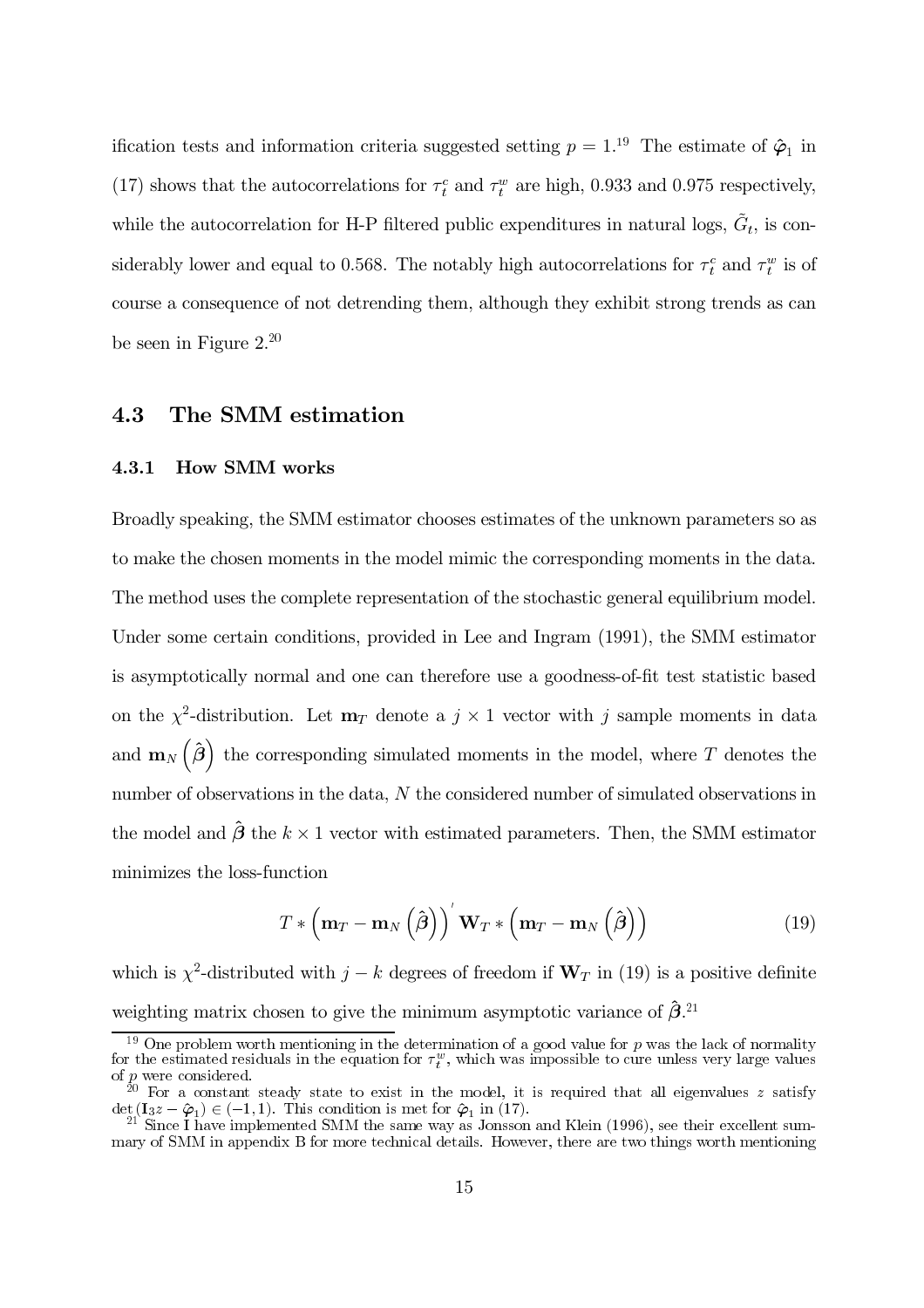### 4.3.2 Choice of moment vector

I have chosen to use moments which highlight three dimensions in the model; the volatility dimension, the contemporaneous correlation dimension, and the autocorrelation dimension. I have also followed the convention in the literature and related volatilities and contemporaneous correlations for the different variables to output. Since the main interesting variables in the study are considered to be output, private consumption, private investment, hours worked, the real exchange rate and the current account (as ratio of output), the following 17 moments have been included in the SMM estimation g 17 moments have been included in the SMM es<br>  $\hat{\sigma}_{\tilde{Y}_t}, \hat{\sigma}_{\tilde{C}_t}/\hat{\sigma}_{\tilde{Y}_t}, \hat{\sigma}_{\tilde{I}_t}/\hat{\sigma}_{\tilde{Y}_t}, \hat{\sigma}_{\tilde{H}_t}/\hat{\sigma}_{\tilde{Y}_t}, \hat{\sigma}_{Q_t}/\hat{\sigma}_{\tilde{Y}_t}, \hat{\sigma}_{CA_t}/\hat{\sigma}_{\tilde{Y}_t}$ ເ $\tilde{I}_t$ 

$$
\mathbf{m} = \begin{bmatrix} \hat{\sigma}_{\tilde{Y}_t}, \hat{\sigma}_{\tilde{C}_t} / \hat{\sigma}_{\tilde{Y}_t}, \hat{\sigma}_{\tilde{I}_t} / \hat{\sigma}_{\tilde{Y}_t}, \hat{\sigma}_{\tilde{H}_t} / \hat{\sigma}_{\tilde{Y}_t}, \hat{\sigma}_{Q_t} / \hat{\sigma}_{\tilde{Y}_t}, \hat{\sigma}_{CA_t} / \hat{\sigma}_{\tilde{Y}_t}, \\ \hat{\rho}_{\tilde{C}_t, \tilde{Y}_t}, \hat{\rho}_{\tilde{I}_t, \tilde{Y}_t}, \hat{\rho}_{\tilde{H}_t, \tilde{Y}_t}, \hat{\rho}_{Q_t, \tilde{Y}_t}, \hat{\rho}_{CA_t, \tilde{Y}_t}, \\ \hat{\rho}_{\tilde{Y}_t, \tilde{Y}_{t-1}}, \hat{\rho}_{\tilde{C}_t, \tilde{C}_{t-1}}, \hat{\rho}_{\tilde{I}_t, \tilde{I}_{t-1}}, \hat{\rho}_{\tilde{H}_t, \tilde{H}_{t-1}}, \hat{\rho}_{Q_t, Q_{t-1}}, \hat{\rho}_{CA_t, CA_{t-1}} \end{bmatrix}^{\prime}.
$$
(20)

 $\overline{1}$ 

In (20), the first "row" contains the standard deviation of output,  $\tilde{Y}$ , and the standard deviations of the other variables relative to  $\tilde{Y}$ , the second the contemporaneous correlations of the other variables with  $\tilde{Y}$  and the third the autocorrelation coefficients one year backwards for all variables.<sup>22</sup> By this choice of moment set, I capture all three dimensions. $23$ 

### 4.3.3 The procedure in the estimation

In practice, minimization of the concave loss function (19) is done by a grid search.<sup>24</sup> Since there are  $k = 9$  parameters to estimate, it is only computationally possible to consider

in addition to their exposition there. The first thing is that I have followed Newey and West  $(1994)$ recommendation in setting the bandwidth  $p = 4(T/100)^{2/9}$  for the Bartlett kernel in the calculation of the variance-covariance matrix. Second, I have simulated the model 400 times and skipped the first 100 numbers in each simulation to get a stochastic initial state. Thus  $N = 300$  and  $T = 46$ .<br><sup>22</sup> The reason not to include the corresponding moments for export,  $\tilde{X}$ , import,  $\tilde{M}$ , and foreign demand

 $\tilde{Y}^*$  in the SMM estimation, is that there must be as many shocks as endogenous variables in the model, otherwise the model is singular and impossible to estimate as demonstrated by Ingram et al (1994).<br><sup>23</sup> Of course, it would be of interest to extend the moment set for the model with fiscal policy with the

variables  $\tilde{G}_t$ ,  $\tau_t^c$  and  $\tau_t^w$  to be able to ensure that the propagation mechanisms in the model are correct. But since they are not the target variables here, and it is of interest to compare the goodness-of-fit criterion in the model with fiscal policy with the one without, I have chosen not to include them.

<sup>&</sup>lt;sup>24</sup> Since the loss function is not sufficiently smooth in the parameters  $\theta_{IM}$ ,  $\eta$ ,  $\epsilon^X$ ,  $\sigma$  and  $\beta$ , it has not been possible to use a simple optimization algorithm, such as the steepest descend, to find the SMM estimates.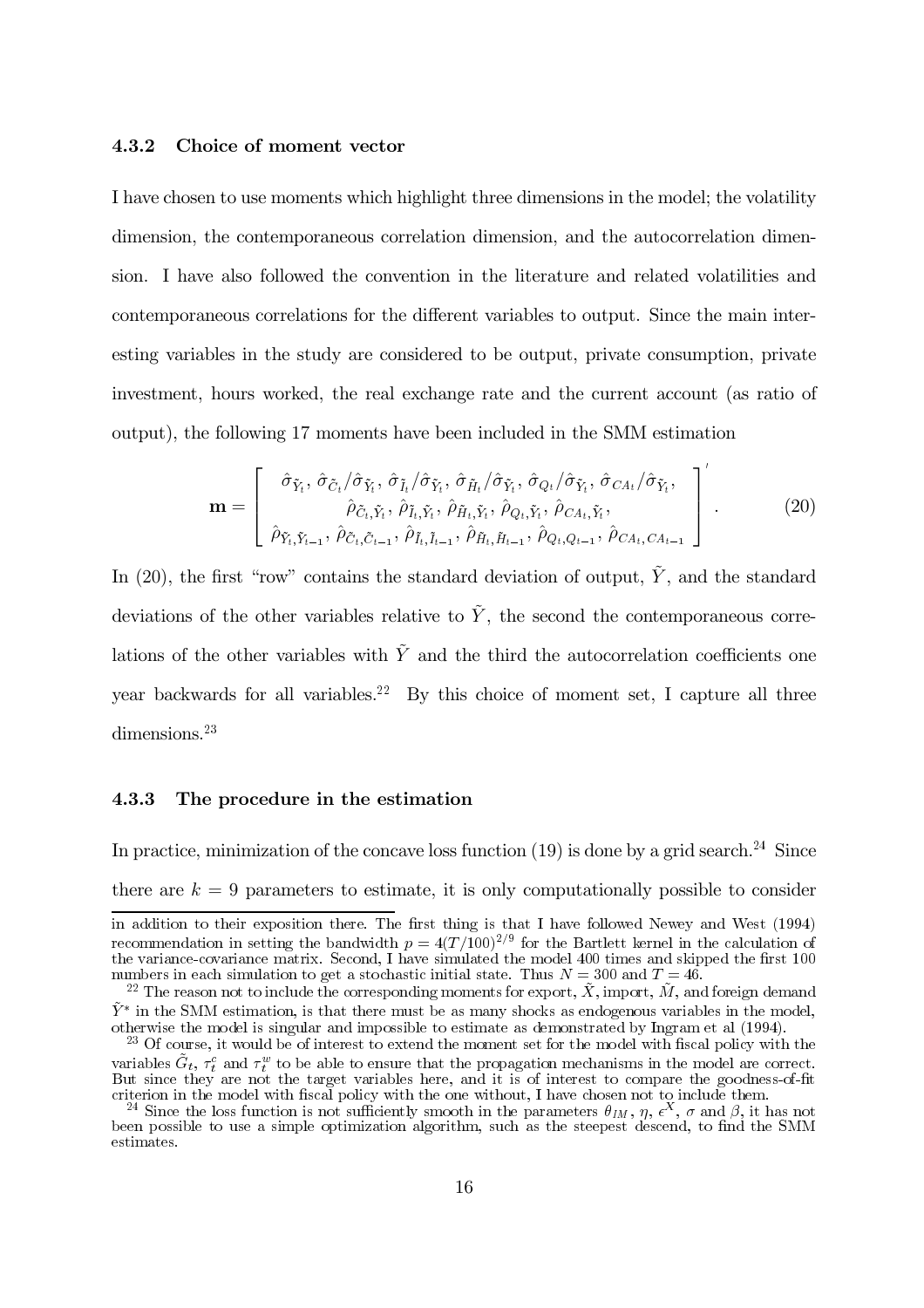3 values for each parameter in the final grid. To obtain the final grid, I considered large variations at a time for the parameters  $\theta_{IM}$ ,  $\eta$ ,  $\epsilon^X$ ,  $\sigma$ ,  $\beta$ ,  $\rho^{R^*}$ ,  $\sigma_{R^*}^2$ ,  $\rho^{\ln Z}$  and  $\sigma_{\ln Z}^2$  in that order, updating the parameter values recursively, to find the centre and the steps of the final grid. $25$ 

# 5 Empirical results

### 5.1 SMM estimation of the models

The results of the SMM estimation are reported in Tables 2 and 3.

On the whole, the point estimates in Table 2 are reasonable and could be the outcome of an ordinary calibration procedure, at least for the version of the model with fiscal policy. However, comparison of the models with and without fiscal policy reveals some differences of importance. First of all, the estimated price elasticity for export demand,  $\hat{\epsilon}_X$ , is rather low in the model without fiscal policy. This will tend to lower the export fluctuations, and thereby also the volatility in output. Second, the estimated inverse of intertemporal elasticity of substitution,  $\hat{\sigma}$ , in the model without fiscal policy is lower. This will tend to raise the relative volatility of consumption to output in that version of the model compared to the fiscal policy one. Third,  $\hat{\rho}^{R^*}$  and  $\hat{\sigma}_{R^*}^2$  are higher in the model with fiscal policy, implying that interest rates shocks are more important in that model compared to the model without fiscal policy.

Turning to Table 3, we see that both versions of the model underestimate the standard deviation in  $\tilde{Y}$  and the relative volatilities for private investment and hours worked to  $\tilde{Y}$ in the data, although the version with fiscal policy to a lesser extent. However, both models reproduce the relative volatilities in private consumption, the real exchange rate

<sup>&</sup>lt;sup>25</sup> Since the loss function is globally concave in each parameter, the estimation ordering of  $\theta_{IM}$ ,  $\eta$ ,  $\epsilon^X$ ,  $\sigma$ ,  $\beta$ ,  $\rho^{R^*}$ ,  $\sigma_{R^*}^2$ ,  $\rho^{\ln Z}$  and  $\sigma_{\ln Z}^2$  to obtain the final grid does not matter.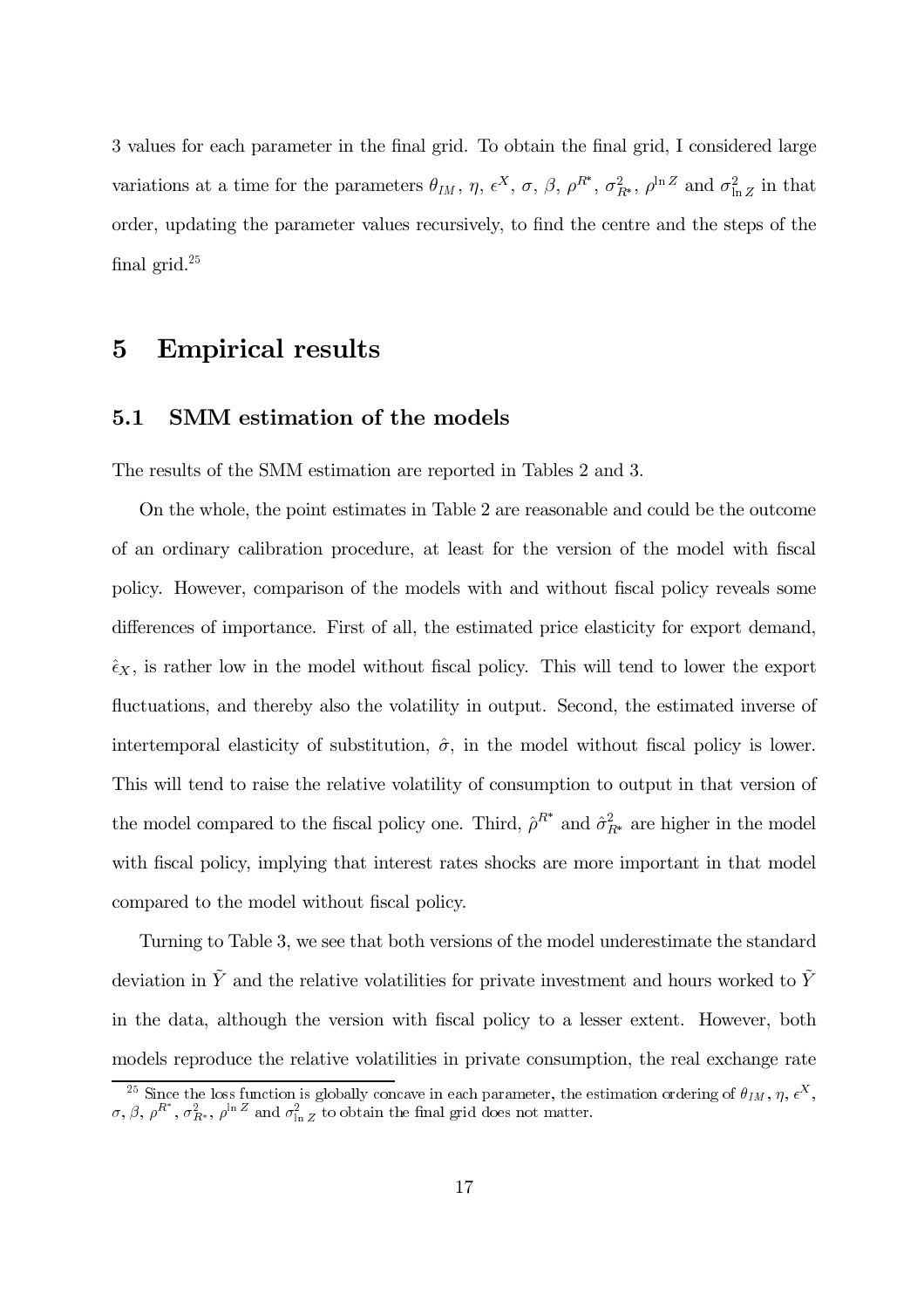and current account to  $\tilde{Y}$  remarkably well. Most surprisingly, the relative volatility in  $\tilde{C}$  to  $\tilde{Y}$  is as high as 1.27 in the model without fiscal policy. This means that, although fluctuating consumption taxes and the higher variance for the foreign real interest rate tend to drive up the relative volatility of consumption to output in the fiscal policy version of the model, they just compensate for the higher estimate of  $\sigma$  reported in Table 2. Both models exaggerate the contemporaneous correlation between  $\tilde{Y}$  and  $Q$  but track the rather low correlation between  $\tilde{Y}$  and  $\tilde{C}A$  well. The estimated correlation between  $\tilde{H}$  and  $\tilde{Y}$  is too low in the model without fiscal policy. In general, the autocorrelations are slightly better tracked by the model with fiscal policy. It is remarkable, how well the very high autocorrelation in  $Q$  is tracked in the model with fiscal policy.

Finally, a few comments upon the  $\chi^2$ -statistics in Table 3 are in order. As in Jonsson and Klein (1996), Table 3 reveals that the introduction of stochastic fiscal policy improve the empirical fit of the model. But in contrast to their findings, it does not enter in any significant way when one considers a broader set of moments which also contains open economy variables. Both models are strongly rejected by the data using asymptotic significance levels.<sup>26</sup> In light of the most recent experience in the Swedish economy, this is not very surprising; Table 1 displayed that the standard deviations in many variables are pxflux much higher when including the deep recession in the 1990s. Of course, every model is in some sense a crude approximation of the economy; they do better in some aspects than others. Here, the model with fiscal policy above does a fairly good job for the variables  $\tilde{Y}, Q$  and CA, which is a good thing since we are particularly interested in investigating what the forces behind the fluctuations in these variables are. For the variables  $\tilde{C}$ ,  $\tilde{I}$  and  $H$ , the model perform less well; but before rejecting the properties of the model in this sense, the impact of the deep recession should kept in mind.

<sup>&</sup>lt;sup>26</sup> Of course, it is very likely that the small sample distribution of the  $\chi^2$ -statistic deviates significantly from it's asymptotic distribution, but since it take about 1 day to estimate the model on a very fast from the largest matrix methods with the computer when we look in the same computer. It is not computationally possible to investigate this issue.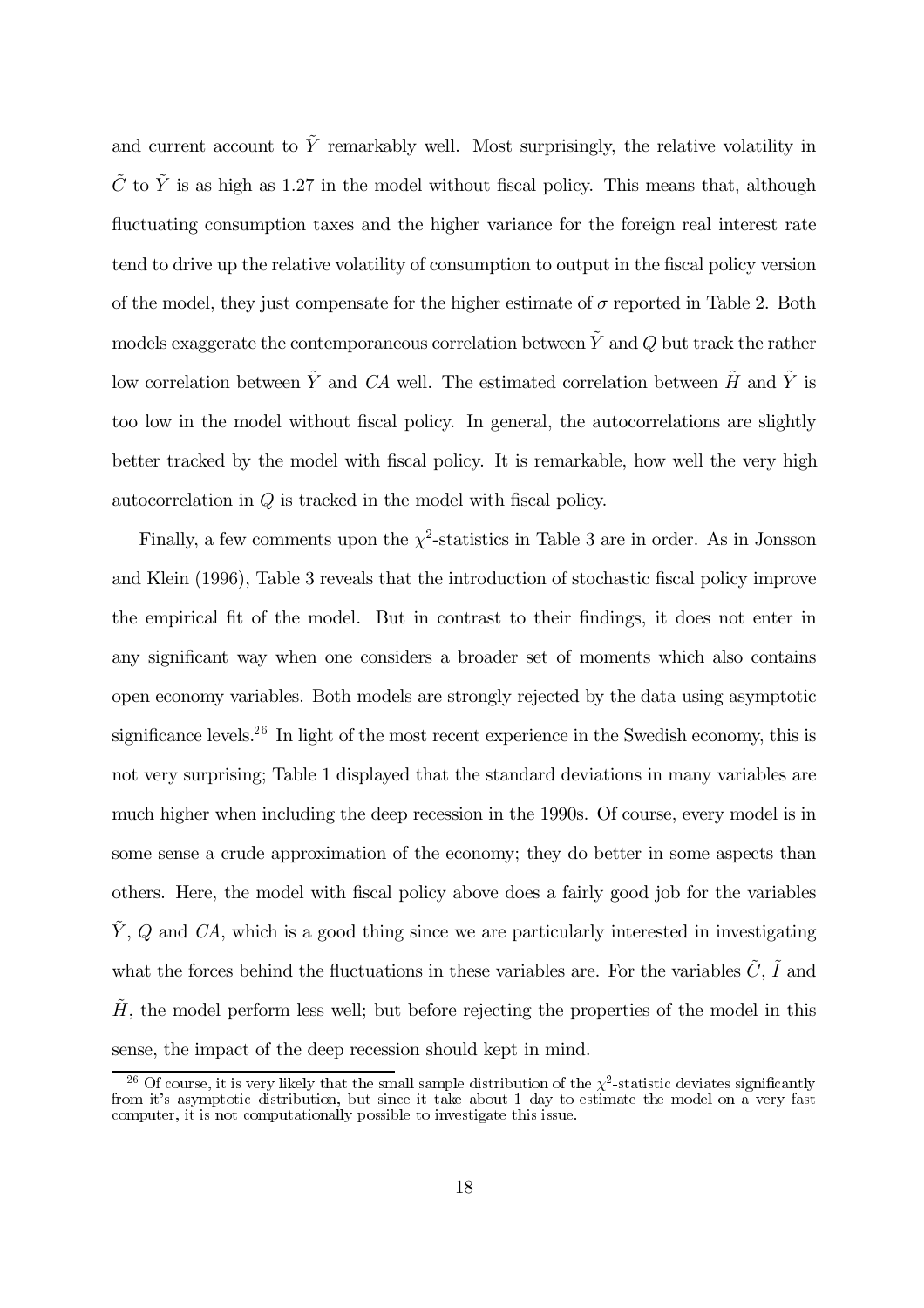### 5.2 Variance decomposition of the volatilities

To investigate the relative importance of foreign and domestic shocks for the key macro variables  $\tilde{Y}$ , Q and CA, which were reasonably well tracked by the model, I follow Sims  $(1980)$  and use the variance decomposition method. By not including more variables in the SMM estimation of the model than shocks, I avoid the critique against the variance decomposition method raised by Ingram et al.  $(1994)$ . The variance decomposition method is attractive since it measures the fraction of simulated volatility in a variable  $k$ years ahead accounted for by different shocks in a very precise way. However, it has one drawback; the identifying assumptions are, in general, of substantial importance for the obtained results. In the setting here, it is the ordering of the shocks that matter since the estimated disturbance vector is orthogonalized by a cholesky decomposition. But since the innovations in the processes for  $R^*, \tilde{Y}^*$  and  $\ln Z$  are uncorrelated with other shocks, the ordering of these variables do not matter. Thus only the ordering of the fiscal polleft icy variables matter for the results here. Since the focus of the paper is to investigate the relative importance between foreign and domestic shocks, and thus the fiscal policy innovations as a whole rather than the relative importance among them, the effects of different ordering of the innovations have no importance here. Completely arbitrarily, then, I chose the following order:  $R^*, \tilde{Y}^*, \ln Z, \tilde{G}, \tau^c \text{ and } \tau^w$ .

In Table 4, I present the results for different horizons. The short run impact of a shock is captured by k equal to 1, 5 and 10, and the long run by k equal to 50 and  $\infty$ . Before turning to the results reported in Table 4 below, it should be emphasized that the figures presented there are point estimates, which are sensitive to the parameterization of the model. Therefore, one should interpret the exact figures with a grain of salt, but take the main features in the table more seriously. From Table 4, we see that domestic shocks account for most of the volatility in output per capita,  $\tilde{Y}$ . In the short run, innovations in productivity are most important, and account for over 50 percent of the volatility in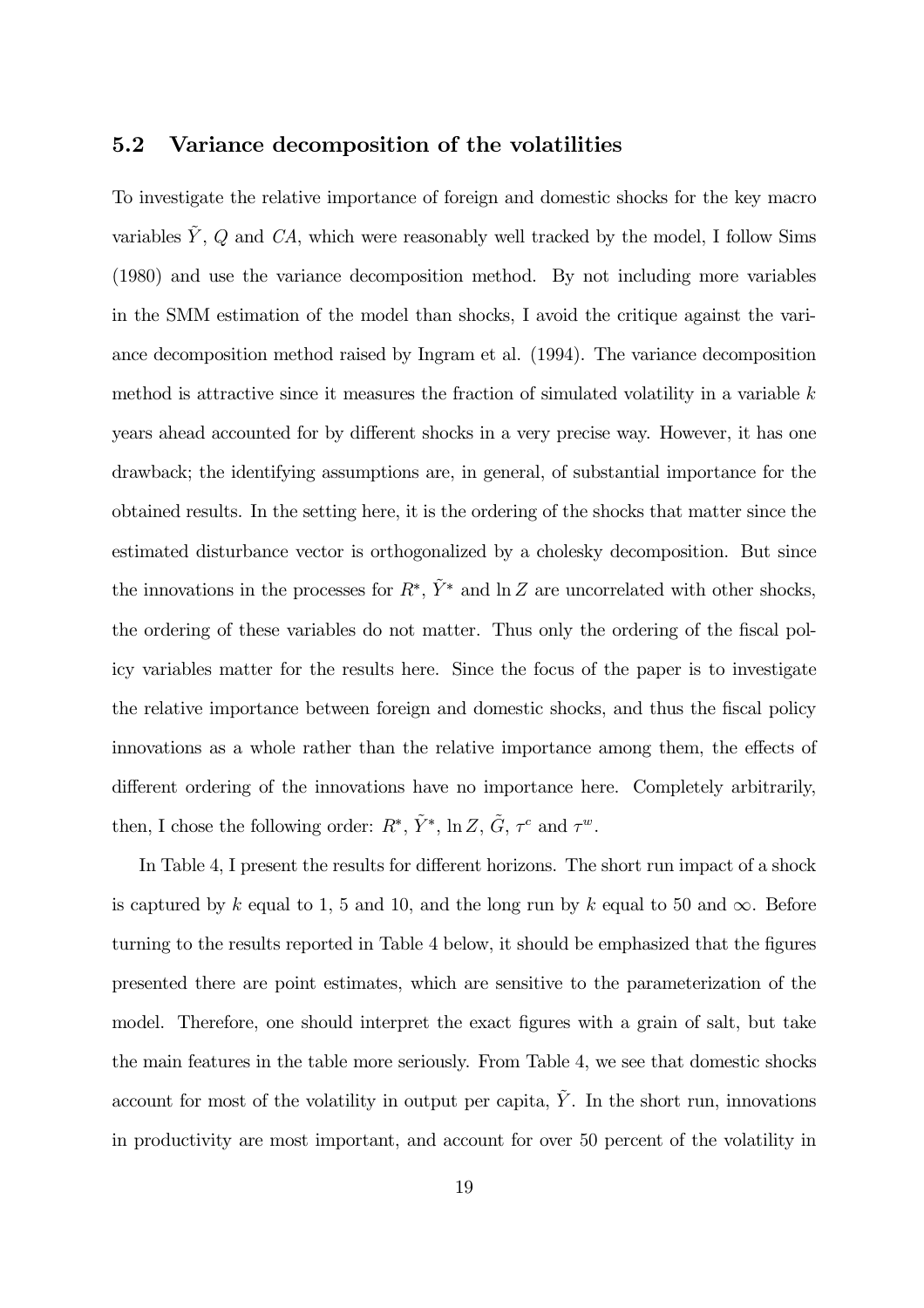$\tilde{Y}$ . But in the long run, fiscal policy shocks, in particular shocks to  $\tau^w$ , become the most important source of output fluctuations.<sup>27</sup> Fluctuations in the real exchange rate,  $Q$ , are to a large extent caused by foreign shocks in the short run, but in the long run, domestic shocks become more important. For the current account, we find, essentially, that only fluctuations in foreign variables matter. $^{28}$ 

The results in Table 4 are in line with Jonsson and Klein (1996) in the sense that it seems like innovations in fiscal policy are very important for the business cycle, especially in the long run. However, they differ in one important aspect. Jonsson and Klein found that it was innovations in the exogenous ratio of government expenditures to output,  $q$ , which contributed to most of the fluctuations in output in the long run among the fiscal policy variables. Here, I find, with the same ordering of the fiscal policy variables, that innovations in the level of government expenditures, are unimportant in the long run. There are two possible explanations to this inconsistency. First, it might be that I keep the level of government expenditures exogenous, rather than  $q$  as Jonsson and Klein. But when I reestimated the model with SMM with  $\tilde{G}$  in (17) replaced with H-P filtered ln q, denoted  $\tilde{q}$ , as exogenous variable and decomposed the simulated variance again, the results in Table 4 were practically unchanged.<sup>29</sup> The remaining possible explanation is that Jonsson and Klein do not H-P filter  $q$ , a priori and in accordance with the model they treat it as a stationary variable together with  $\tau^c$  and  $\tau^w$ , while I H-P filter the level of exogenous government expenditures here. A closer look at Table 4 reveals that this

<sup>&</sup>lt;sup>27</sup> Although not reported in Table 4, I have performed variance decompositions for  $\tilde{C}$ ,  $\tilde{I}$  and  $\tilde{H}$ . Quite naturally, innovations in foreign demand and, in particular, the foreign real interest rate are most important for fluctuations in  $\tilde{I}$ , and together they account for over 70 percent of the fluctuations in both the short and long run. For  $\tilde{C}$ , innovations in  $\tau^c$  account for approximately 46 of the fluctuations in the short run, and for  $\tilde{H}$  innovations in  $\tau^w$  are most important.

 $^{28}$  I have tested the sensitivity of the results in Table 4 w.r.t. the ordering of the fiscal policy variables. It turned out that the relative importance of innovations in  $\tilde{G}$ ,  $\tau^c$  and  $\tau^w$  crucially depended on the ordering of these variables, in contrast to Jonsson and Klein (1996). For instance, if  $\tau^{\psi}$  change place with  $\tilde{G}$ , it becomes the only important source of fluctuations among the fiscal policy variables.

<sup>&</sup>lt;sup>29</sup> I have also reestimated the model with SMM with  $\tilde{G}$  in (17) replaced with  $\ln q$  as exogenous variable. Shocks to  $\ln q$  are then, as in Jonsson and Klein, found to be the outstanding source of business cycles among the fiscal policy variables. For instance, shocks to  $\ln g$  then account for 71 and 48 percent of the fluctuations in  $\tilde{Y}$  and Q respectively in the long run.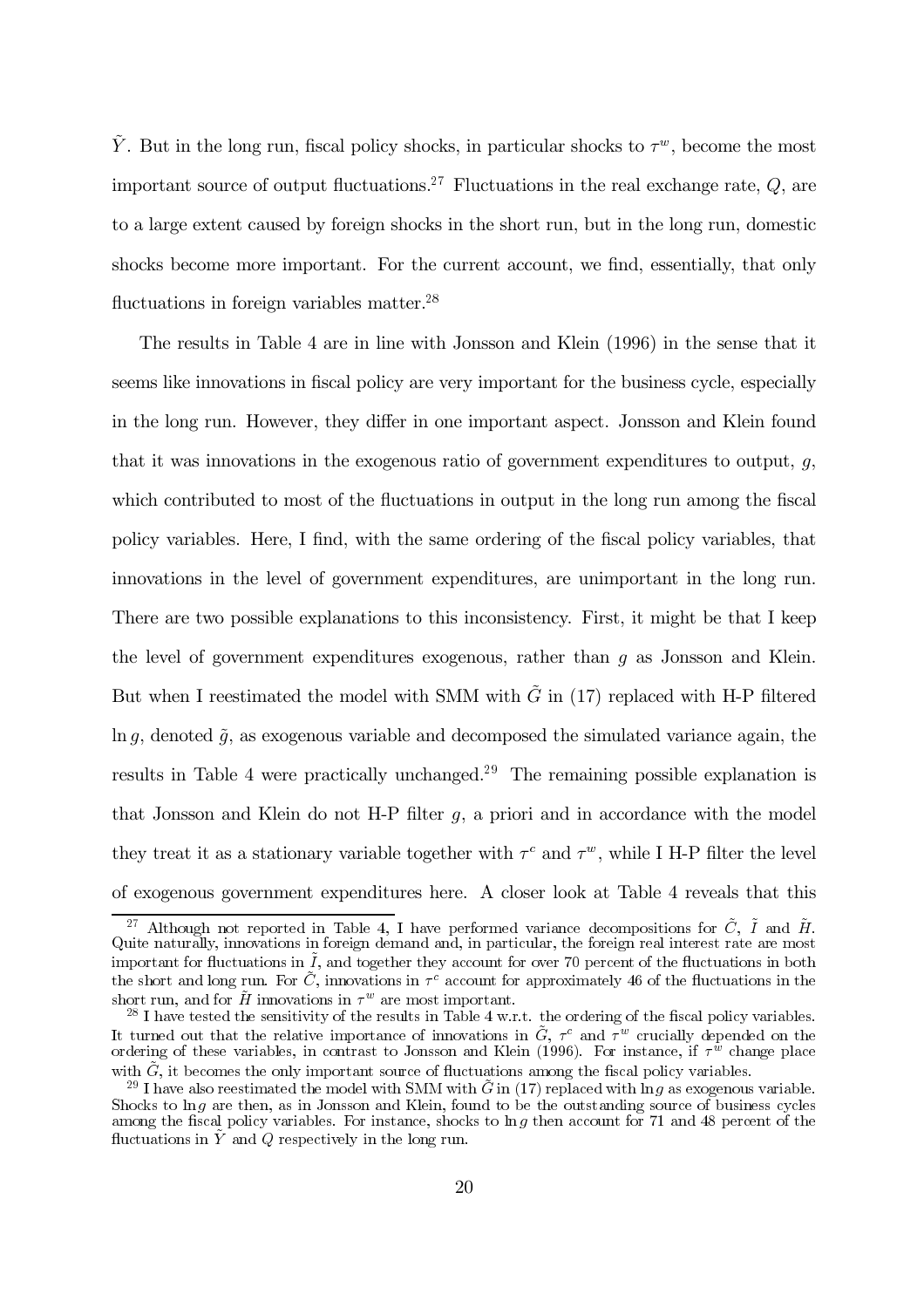seems to be correct. In the table, we see that innovations in  $\tau^c$  and  $\tau^w$  become more and more important relative to  $\tilde{G}$ , and the other shocks too, when k increases since the autocorrelations are so high for these variables (as noted in section 4.2) due to the strong trends in them (see Figure 2).

But this, then, raises doubts about the result that fiscal policy is very important for the business cycle, since it may be the case that this result crucially depends on the assumption of treating  $\tau^c$  and  $\tau^w$  as stationary variables, thereby not removing the strong trends in them with the H-P filter. In the next section, I therefore test to what extent the results change if one relaxes this assumption and H-P filters them.

#### $5.3$ Sensitivity analysis

In this section, I restimate the model with SMM when  $\tau^c$  and  $\tau^w$  in (17), together with  $Q$  and  $CA$ , are H-P filtered to examine the robustness of the results in Table 4.<sup>30</sup> Before turning to the results of the variance decompositions in Table 5, I want to comment briefly on the SMM estimation results. Again, all the SMM estimated parameters are reasonable, except  $\hat{\rho}^{\ln Z}$  which equal 0.57, a rather low estimate (corresponds to 0.87 on quarterly data). The computed chi-square statistic is 103.04. Thus, the empirical fit of the model is clearly worsened. However, it is still the case that the version of the model with fiscal policy outperforms the one without, but not significantly so, using asymptotic critical values.

Turning to Table 5, we see that the variance decomposition results changes completely. Innovations in fiscal policy are now only of moderate importance for output fluctuations. Instead, productivity shocks are of greater importance for fluctuations in  $\tilde{Y}$ . Foreign shocks are also more important for fluctuations in  $\tilde{Y}$  and the real exchange rate, both in

 $30$  I have also H-P filtered Q and CA in the reestimation of the model. Thus, in this section, all variables used in the SMM estimation are H-P filtered.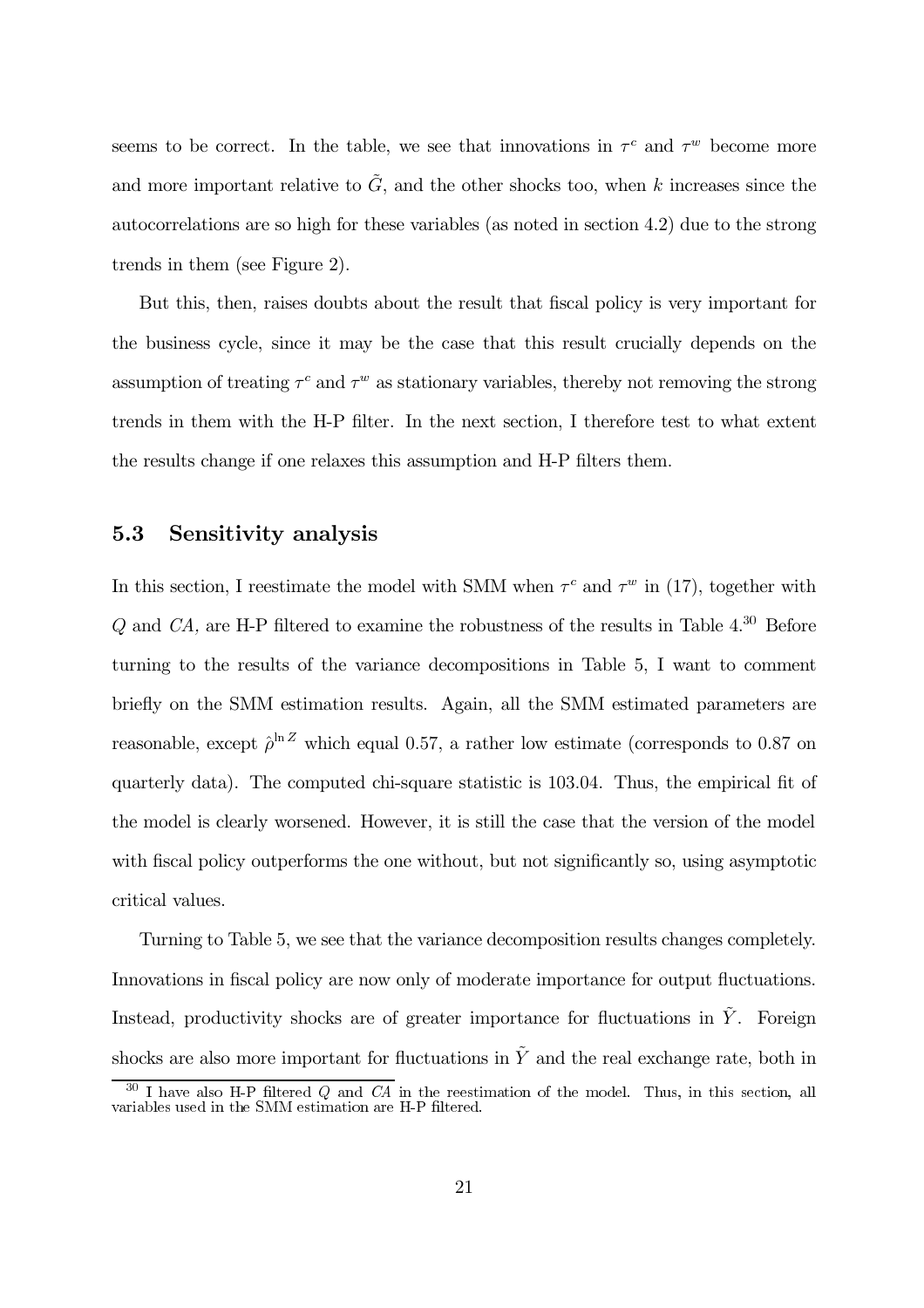the short and long run. As in Table 4, it is still the case that foreign shocks are the only source of fluctuations in the current account.<sup>31</sup>

So what are the general impressions of Table 5? First of all, the figures compare qualitatively well with the results of Lundvik (1992), although it seems like foreign shocks are found to be slightly more important here. In the short-run, we see that domestic shocks are, quite naturally, found to be slightly more important, and account for 67 percent of the fluctuations in output. The results also compare well with the papers which have exploited vector autoregressions (VARs) to investigate the sources of business cycles. Englund et al. (1994) find that foreign shocks account for 13 percent of the fluctuations in output in the short-run and 47 percent in the long-run. For the long-run, Mellander et al. (1992) find that foreign shocks account for 57 percent of output fluctuations. Mellander et al. (1992) also find that foreign shocks account for all the variability in the real exchange rate in the long run.

#### Concluding remarks 6

In Sweden, it is, or at least has been, a common view that most of the business cycles are caused by foreign shocks, such as shocks to foreign demand for Swedish export. In this paper, I have investigated the validity of this view by computing the relative importance of foreign and domestic shocks for the Swedish postwar business cycle 1950-1995 using a stochastic growth model designed for a small open economy. I have extended previous work by Lundvik (1992) by allowing for stochastic fiscal policy, since recent research by Jonsson and Klein (1996) suggests that innovations in fiscal policy might be important for postwar business cycles in Sweden. By using data up to 1995, this is the first study which take the deep recession in the beginning of the 1990s into account. I have also

<sup>&</sup>lt;sup>31</sup> Foreign shocks also now account for more than 70 percent of the fluctuations in  $\ddot{I}$  and  $\ddot{H}$ , and 36 percent of the fluctuations in  $\ddot{C}$ .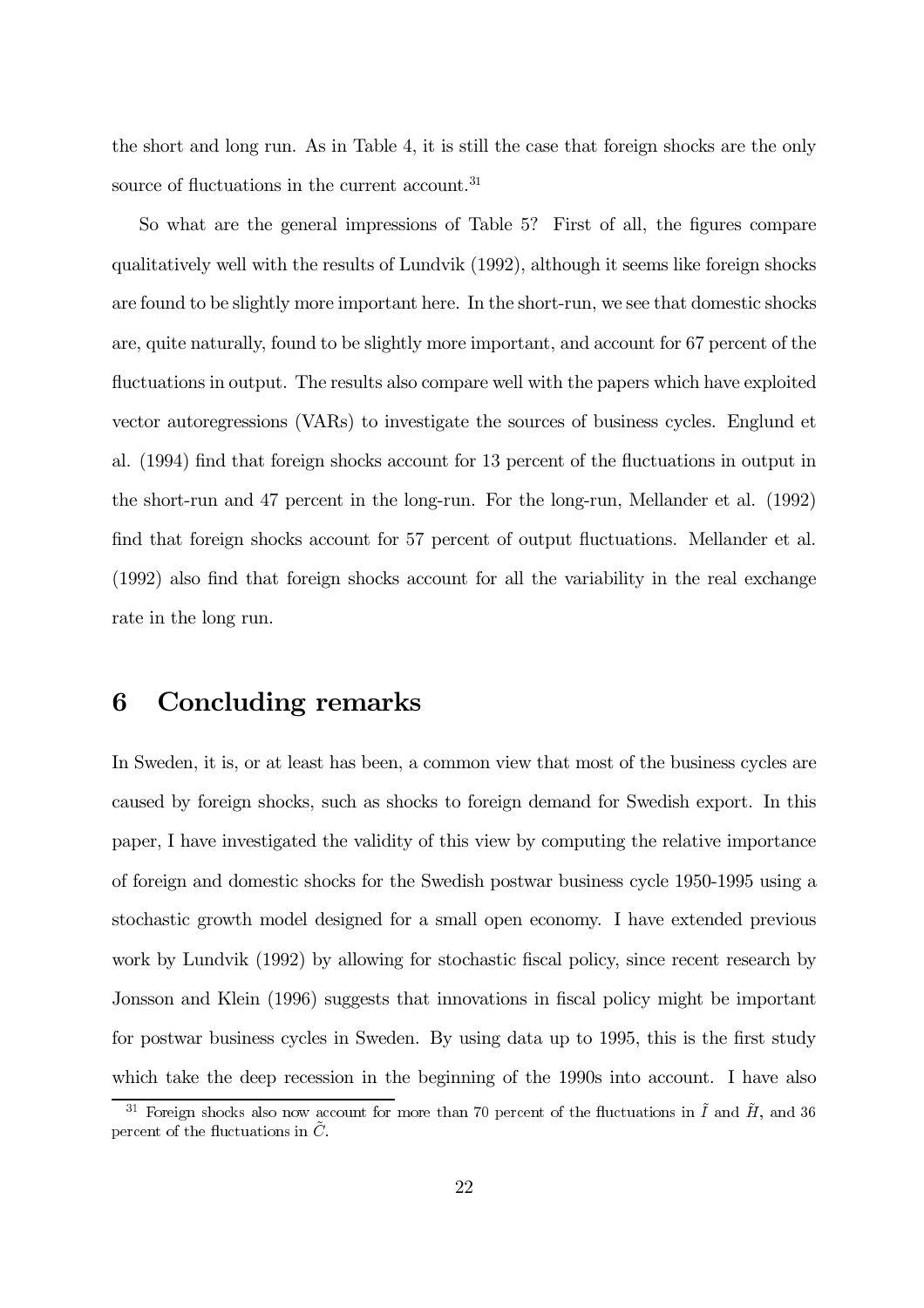tested whether the introduction of stochastic fiscal policy improves the empirical fit of the model in a significant way by estimating most of the parameters in the model with SMM.

The main results in the paper are as follows. First, it is shown that fiscal policy shocks improve the empirical fit of the model, but not significantly so using asymptotic critical values. The main reason for rejecting the model is the increased standard deviations in private consumption, private investment and employment per capita due to the deep recession in the 1990s. It also turns out that the empirical improvement of the model with fiscal policy is dependent on whether the fiscal policy variables are H-P filtered or not. If they are H-P filtered, the fit is clearly worsened in comparison to if they are not. The reason why this result is obtained, are that the fiscal policy variables contain strong trends during the postwar period due to the public sector expansion in Sweden. This finding casts some doubts as to whether the results provided in Jonsson and Klein (1996) are robust with respect to detending and choice of sample period.

Second, by decomposing the simulated volatility in output per capita, the real exchange rate and the current account attributed to various foreign and domestic shocks, I find that the relative importance of foreign and domestic shocks, and in particular the importance of fiscal policy shocks, for fluctuations in output are heavily dependent on whether the fiscal policy variables are filtered with the H-P filter or not. If the fiscal policy variables are left unfiltered, as in Jonsson and Klein  $(1996)$ , then innovations in fiscal policy are found to be very important for output fluctuations, and account for over 50 percent of the fluctuations in output in the long run. But if the fiscal policy variables are filtered, fiscal policy shocks only account for 12 percent of the fluctuations in output in the long run. In this case, foreign shocks account for 43 percent of the output fluctuations, while domestic productivity shocks account for 45 percent. Foreign shocks are, independent of whether the fiscal policy are filtered or not, found to be most important for fluctuations in the real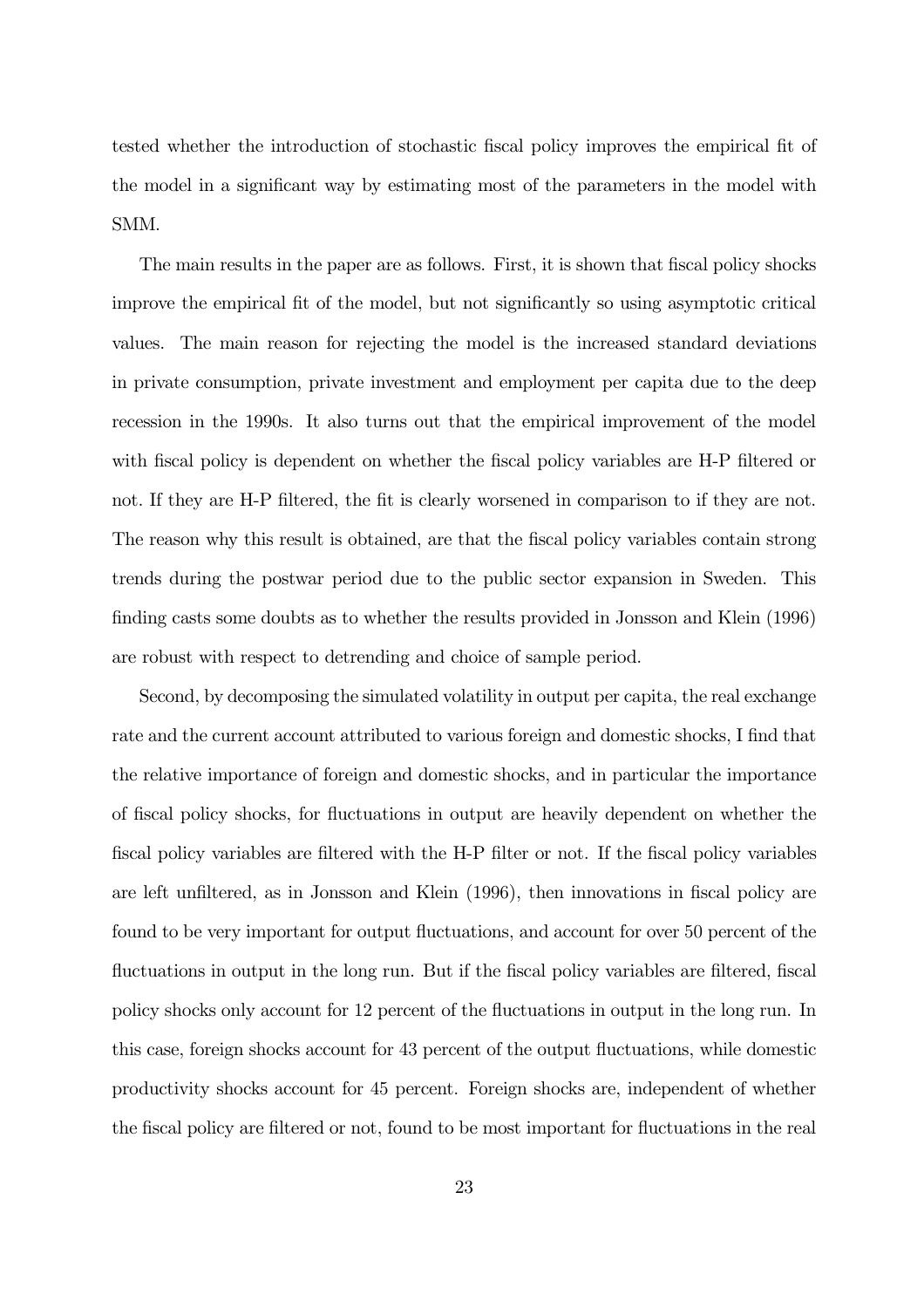exchange rate and, in particular, the current account. The reason why these differences occur for output fluctuations is that the fiscal policy variables contain strong trends during the postwar period, due to the public sector expansion in Sweden. Therefore, it is the latter results that are valid, and these results compare well to the findings of the VAR studies in the field.

To conclude, it seems to be a robust finding, both in the empirical and theoretical literature, that foreign and domestic shocks contribute about equally to output fluctuations, and that foreign shocks contribute by far the most to fluctuations in the real exchange rate and the current account.

What about the limitations of the paper? As in all other papers in the previous literature, fiscal policy is treated as an exogenous, non-optimal, process since it is not an easy task to attach a stable loss-function to the government. It would be an interesting extension to consider the effects of endogenous, optimal, fiscal policy on the business cycle within a certain regime. However, for the purpose of parameter estimation (with SMM perhaps) and hypotheses testing, one must develop an algorithm to solve the government's and household's problem simultaneously, because an iterative procedure which  $(i)$  calculates household decision rules given a fiscal policy decision rule,  $(ii)$  check how the governments loss-function can be improved on the margin by changing parameters in the fiscal policy decision rule, (*iii*) repeat (*i*) and (*ii*) until convergence would be far to slow. In a recent paper, Söderlind (1998) shows how this can be done. More specifically, Söderlind (1998) shows how to solve and estimate a linear rational expectations model with optimal policy on data using the Kalman filter.

Another possible limitation is that there are no money shocks in the model. The reason for this is that only real variables are of interest here, and unless one imposes (ad *hoc*) some rigidities, money shocks seems to be unimportant for real variables in both the short and the long run. Even if one impose some rigidities, money only seems to have a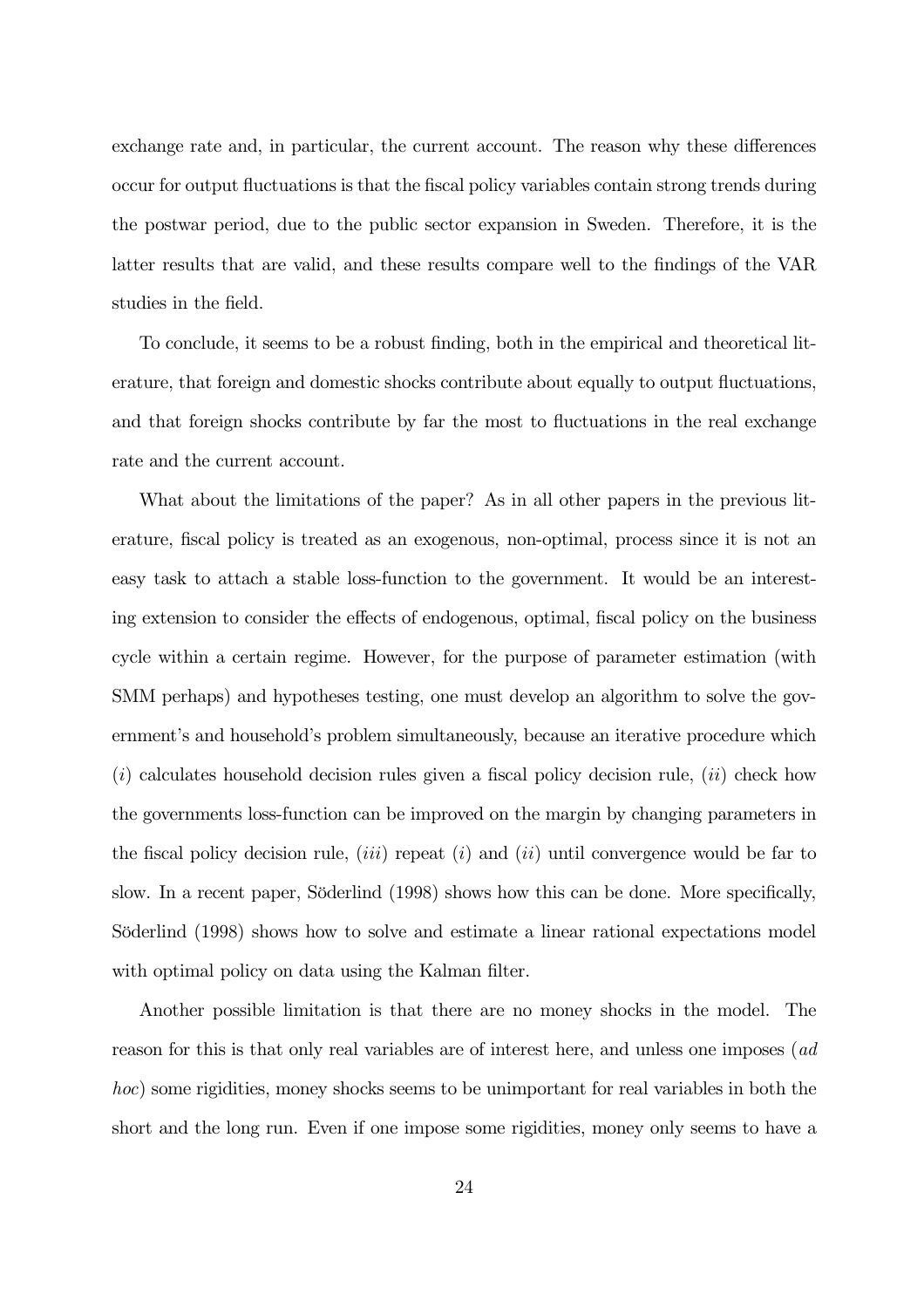limited effect in the short run and be neutral in the long run. See Cooley and Hansen (1995) for further details. However, one extension of the work here would be to consider the short run effects of money shocks on the real exchange rate and the current account in a model with nominal price and/or wage rigidities.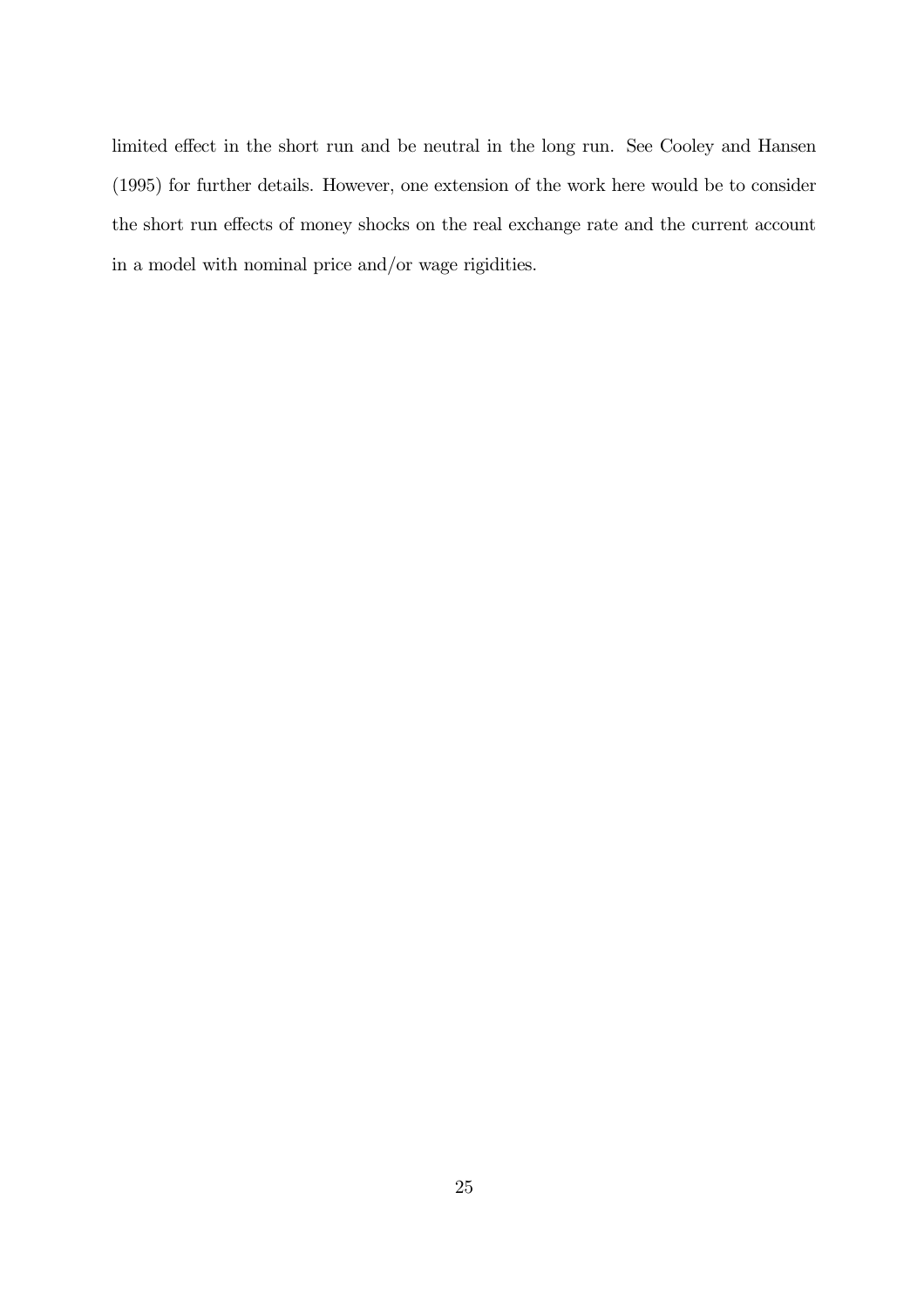# Appendix A Data sources and definitions

In this appendix, I present exact sources for the data set and exact definitions of the composite variables used. Table A.1 display the exact sources of the data. In Table A.2, I provide exact definitions of composite variables, following the notation in section 2.1.

To give a motivation for the definitions of the variables in the national account block, I start out from the nominal

$$
P_t^{Y^M} Y_t^M = P_t^{CP} C P_t + P_t^{CG} C G_t + P_t^{IG} I G_t + P_t^{IP} I B_t + P_t^{II} I I_t + P_t^X X_t - P_t^M M_t \quad (A.1)
$$

and real

$$
Y_t^M = CP_t + CG_t + IG_t + IB_t + II_t + X_t - M_t \tag{A.2}
$$

GDP identities where the nominal holds for the whole sample period while the real only holds from 1990 to 1995. In addition, it is the case that

$$
P_t^{Y^M} Y_t^M = P_t^{Y^F} Y_t^F + P_t^{T^I} T_t^I - P_t^{T^S} T_t^S
$$
\n(A.3)

holds in the data 1950 to 1995. Unfortunately, no data on  $P_t^{Y^F}$ ,  $Y_t^F$ ,  $P_t^{T^I}$ ,  $T_t^I$ ,  $P_t^{T^S}$  and  $T_t^S$  exists. It is only possible to acquire data on  $P_t^{Y^F} Y_t^F$ ,  $P_t^{T^I} T_t^I$  and  $P_t^{T^S} T_t^S$ . This creates a data problem since the most adequate measure of production in the model,  $Y_t$ , is  $Y_t^F$ in the data. As noted in Hassler et al.  $(1994)$  and Englund et al.  $(1992)$ , the way one handles this problem is also of quantitative importance. Here, I have followed the strategy in Hassler et al. (1992) and accepted the GDP-deflator at market prices,  $P_t^{Y^M}$ , as proxy for  $P_t^{Y^F}$ ,  $P_t^{T^I}$  and  $P_t^{T^S}$ . By combining (A.2) and (A.3), I then obtain

$$
\frac{P_t^{Y^F} Y_t^F}{P_t^{Y^M}} = C P_t - \frac{P_t^{T^I} T_t^I - P_t^{T^S} T_t^S}{P_t^{Y^M}} + C G_t + I G_t + I B_t + II_t + X_t - M_t \tag{A.4}
$$

which forms the basis for the definitions of many variables used.<sup>32</sup>

 $\frac{32}{3}$  However, it should be emphasized that by using (A.4), one still has a considerable measurement error between 1950 and 1989 due to the measurement error for  $(A.2)$  in the. An alternative way then, to get rid of the measurement error, would be to combine (A.1) and (A.3) and divide through with  $P_t^{Y^M}$  as in Englund et al.  $(1992)$ .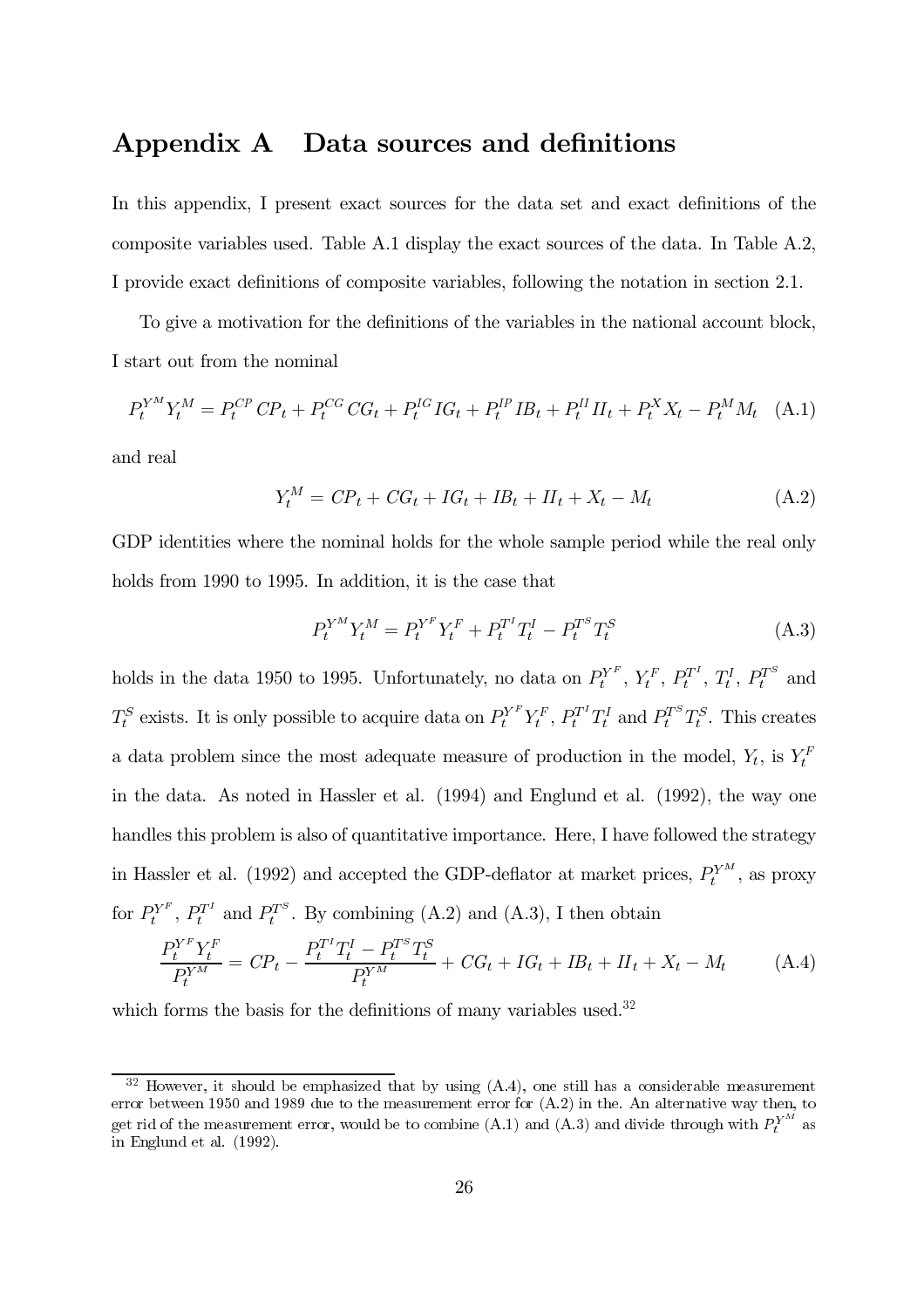|  | Table A.1: The data set. |
|--|--------------------------|
|--|--------------------------|

| Variables                    | Sample period | Source                                 |
|------------------------------|---------------|----------------------------------------|
| <b>GDPMN</b> and <b>GDPM</b> | 1950-1995     | <b>SCB TSDB</b>                        |
| <b>GDPFN</b>                 | 1950-1995     | <b>SCB TSDB</b>                        |
| TINDN and TSUBN              | 1950-1995     | <b>SCB TSDB</b>                        |
| CPN and CP                   | 1950-1995     | <b>SCB TSDB</b>                        |
| CGN, IGN, CG and IG          | 1950-1995     | <b>SCB TSDB</b>                        |
| IBN, IIN, IB and II          | 1950-1995     | <b>SCB TSDB</b>                        |
| XN, MN, X and M              | 1950-1995     | <b>SCB TSDB</b>                        |
| <b>MFMT</b>                  | 1950-1995     | <b>SCB TSDB</b>                        |
| <b>HWT</b>                   | 1950-1969     | Jonsson and Klein (1996)               |
| <b>HWT</b>                   | 1970-1979     | SCB, N10 SM 8901 Table H:5 last row    |
| <b>HWT</b>                   | 1980-1995     | SCB, N10 SM 9601 Table 6 last row      |
| WSISIFN and SIFN             | 1950-1969     | SCB, N 1971:11 Table 5 rows 1, 14      |
| WSISIFN and SIFN             | 1970-1979     | SCB, N10 SM 8601 Table H:12 rows 1, 19 |
| WSISIFN and SIFN             | 1980-1995     | SCB, N10 SM 9601 Table 7, rows 1, 19   |
| <b>CAN</b>                   | 1950-1995     | Sveriges Riksbank, Fredrika Röckert    |
| <b>PFOR</b>                  | 1950-1995     | <b>OECD MEI</b>                        |
| <b>ESWEFOR</b>               | 1960-1995     | <b>OECD MEI</b>                        |
| <b>GDPFOR</b>                | 1950-1995     | <b>OECD MEI</b>                        |

Note: All real macroeconomic variables are measured in 1991 prices in millions. SCB stands for Statistics Sweden, TSDB for SCB's time series database, Sveriges Riksbank for Bank of Sweden. Abbreviations; GDPMN and GDPM denotes GDP at market prices in nominal and real terms; GDPFN nominal GDP at factor prices; TINDN and TSUBN nominal indirect tax revenues and various subsidies; CPN<br>and CP nominal and real private consumption expenditures; CGN, IGN, CG and IG public consumption<br>and investment in nominal and investments; XN, MN, X and M nominal and real exports and imports; MFMT average population in thousands; HWT total hours worked in millions; WSISIFN and SIFN total nominal wage sum including social insurance fees and nominal social insurance fees respectively; CAN the nominal current account;<br>**PFOR, ESWEFOR** and **GDPFOR** are  $11 \times 1$  vectors with GDP deflators, nominal exchange rates vis-a-vis the Swedish krona and real GDP's per capita for the U.S., U.K., Germany, France, Japan, Italy, Finland, Norway, Denmark, Belgium and Canada, respectively.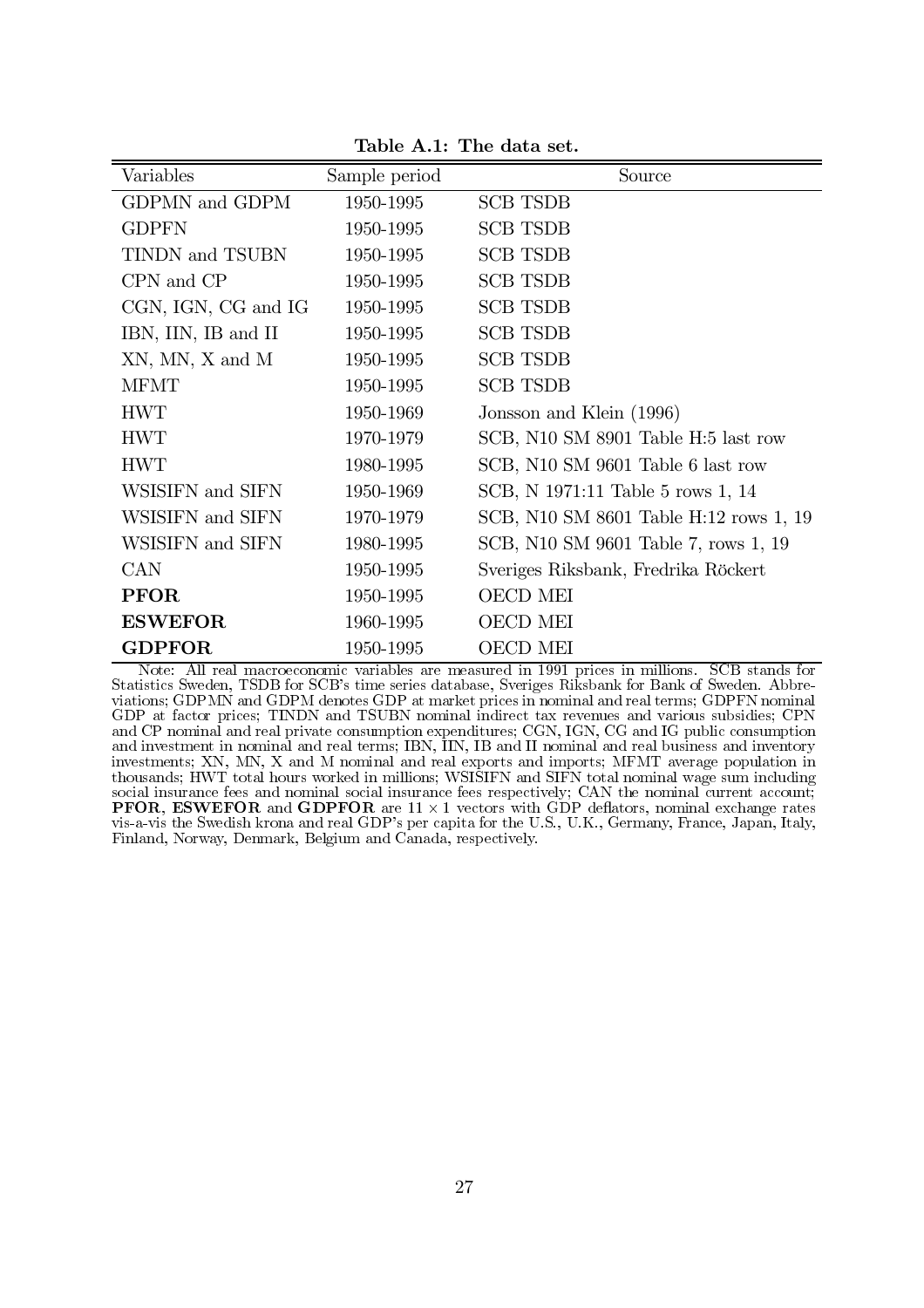| Variable         | Calculation formula                                                                                     |
|------------------|---------------------------------------------------------------------------------------------------------|
| Y                | GDPFN/(GDPMN/GDPM)/MFMT                                                                                 |
| $\overline{C}$   | CP/MFMT-(TINDN-TSUBN)/(GDPMN/GDPM)/MFMT                                                                 |
| G                | $(CG+IG)/MFMT$                                                                                          |
| g                | $(CG+IG)/(GDPFN/(GDPMN/GDPM))$                                                                          |
|                  | $(\text{IB} + \text{II}) / \text{MFMT}$                                                                 |
| $\boldsymbol{X}$ | X/MFMT                                                                                                  |
| M                | M/MFMT                                                                                                  |
| H                | $HWT*1000/MFMT$                                                                                         |
| $\,Y^*$          | $\sum_{i=1}^{11} \omega_i$ [PFOR <sub>i</sub> *GDPFOR <sub>i</sub> *ESWEFOR <sub>i</sub> /(GDPMN/GDPM)] |
| CA               | CAN/GDPFN                                                                                               |
| Q                | (ZN/Z)/(XN/X)                                                                                           |
| $\tau^c$         | (TINDN-TSUBN)/CPN                                                                                       |
| $\tau^w$         | SIFN/(WSISIFN-SIFN)                                                                                     |

Table A.2: Generation of composite data series.

Note: Y, C, G, I, X, M, H and Y\* are then subject to Hodrick-Prescott filtering in natural logs,<br>as described in section 3.2. The  $\omega_i$  weights from the TCW currency basket index are normalized so that<br>they sum to 1.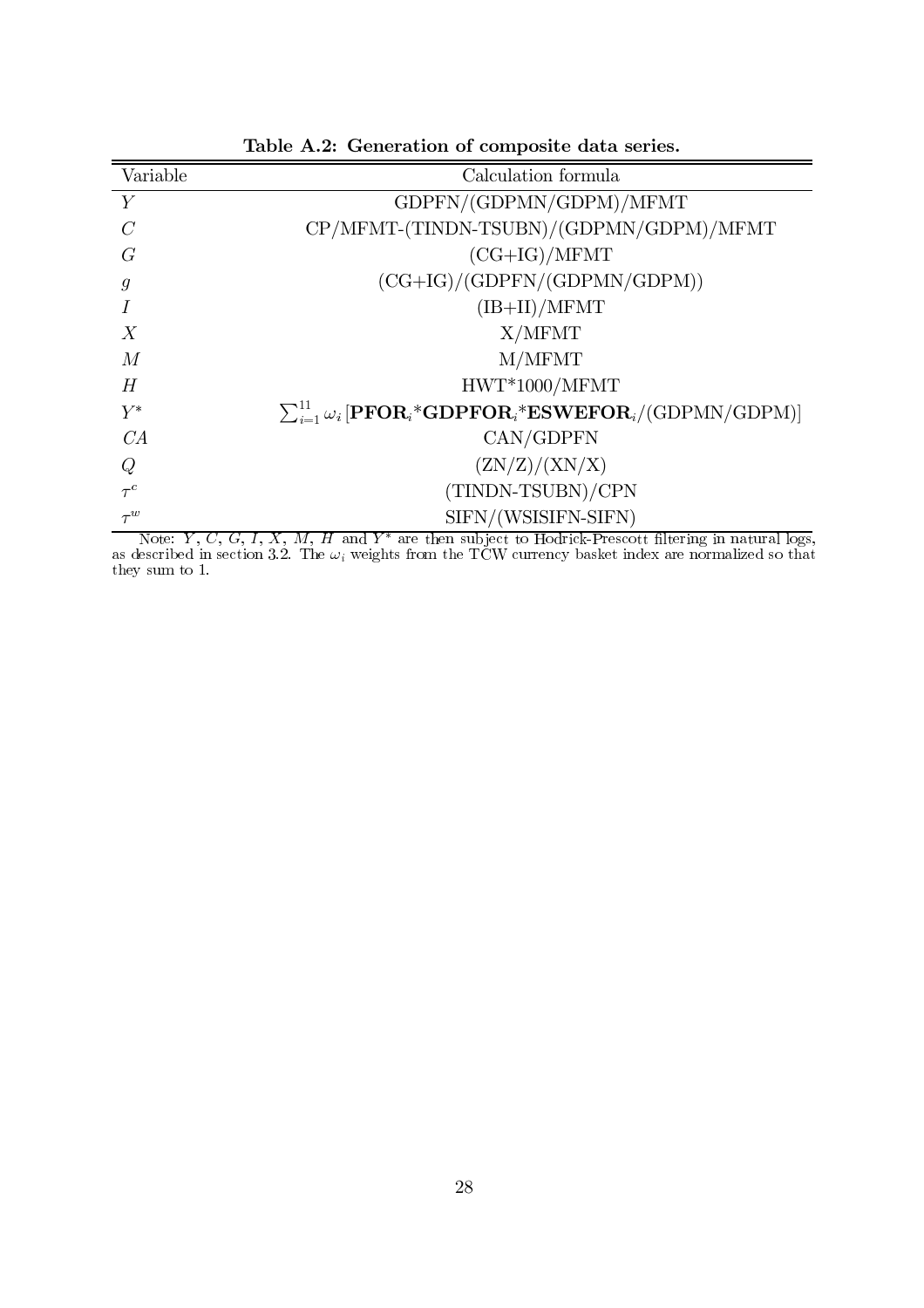# References

- Armington, P. S., (1969), "A Theory of Demand for Products Distinguished by Place of Production", IMF Staff Papers, Vol. 26, pp 159-178.
- Braun, Anton R., (1994), "Tax Disturbances and Real Economic Activity in the Postwar United States", *Journal of Monetary Economics*, Vol. 33, No. 3, pp 441-462.
- Cooley, Thomas F. & Hansen, Gary D., (1995), "Money and the Business Cycle", Chapter 7 in Cooley, Thomas F. (Ed..), *Frontiers of Business Cycle Research*, Princeton University Press, Princeton.
- Englund, Peter, Persson, Torsten & Svensson, Lars E. O.,  $(1992)$ , "Swedish Business" Cycles:  $1861$  -  $1988"$ , *Journal of Monetary Economics*, Vol. 30, No. 3, pp 343-371.
- Englund, Peter, Vredin, Anders & Warne, Anders,  $(1994)$ , "Macroeconomic Shocks in an Open Economy: A Common-Trends Representation of Swedish Data 1871 - 1990", in Bergström, Villy & Vredin, Anders (Eds.), *Measuring and Interpreting Business*  $Cycles$ , FIEF Studies in Labour Markets and Economic Policy Vol. 5, pp. 125-194, Clarendon Press, Oxford.
- Hansen, Gary D. & Prescott, Edward C., (1995), "Recursive Methods for Computing Equilibria of Business Cycle Models", Chapter 2 in Cooley, Thomas F. (Ed..), Frontiers of Business Cycle Research, Princeton University Press, Princeton.
- Hansson, Bengt, (1991), "Capital Stock Estimates for Sweden 1960-1988: An application of the Hulten-Wykoff Studies", chapter 5 in Measuring and Modelling Technological *Change*, Ph D dissertation, Department of Economics, Uppsala University.
- Hassler, John, Lundvik, Petter, Persson, Torsten & Söderlind, Paul,  $(1994)$ , "The Swedish Business Cycle: Stylized Facts over 130 Years", in Bergström, Villy & Vredin, Anders (Eds.), *Measuring and Interpreting Business Cycles*, FIEF Studies in Labour Markets and Economic Policy Vol. 5, pp. 11-108, Clarendon Press, Oxford.
- Hodrick, Robert J. & Prescott Edward C., (1997), "Postwar U.S. Business Cycles: An Empirical Investigation", Journal of Money, Credit and Banking, Vol. 29, No. 1, pp  $1-16$ .
- Ingram Beth F., Kocherlakota, Narayana R. & Savin N.E., (1994), "Explaining Business Cycles: A Multiple-Shock Approach", Journal of Monetary Economics, Vol. 34, No.  $3, pp$  415-428.
- Jonsson, Gunnar & Klein, Paul, (1996), "Stochastic Fiscal Policy and the Swedish Business Cycle", *Journal of Monetary Economics*, Vol. 38, No. 2, pp 245-68.
- Klein, Paul, (1994), "Finding the Optimal Linear Regulator in a Non-Optimal Economy", mimeo, IIES, Stockholm University.
- Kydland, Finn E., (1995), "Business Cycles and Aggregate Labor Market Fluctuations", Chapter 5 in Cooley, Thomas F. (Ed.,), Frontiers of Business Cycle Research, Princeton University Press, Princeton.
- Lee, Bong-Soo & Ingram, Beth F.,  $(1991)$ , "Simulation Estimation of Time-series Models", *Journal of Econometrics*, Vol. 47, No. 2, pp.  $197-205$ .

Lindbeck, Assar, (1975), Swedish Economic Policy, MacMillan, Basingsstoke.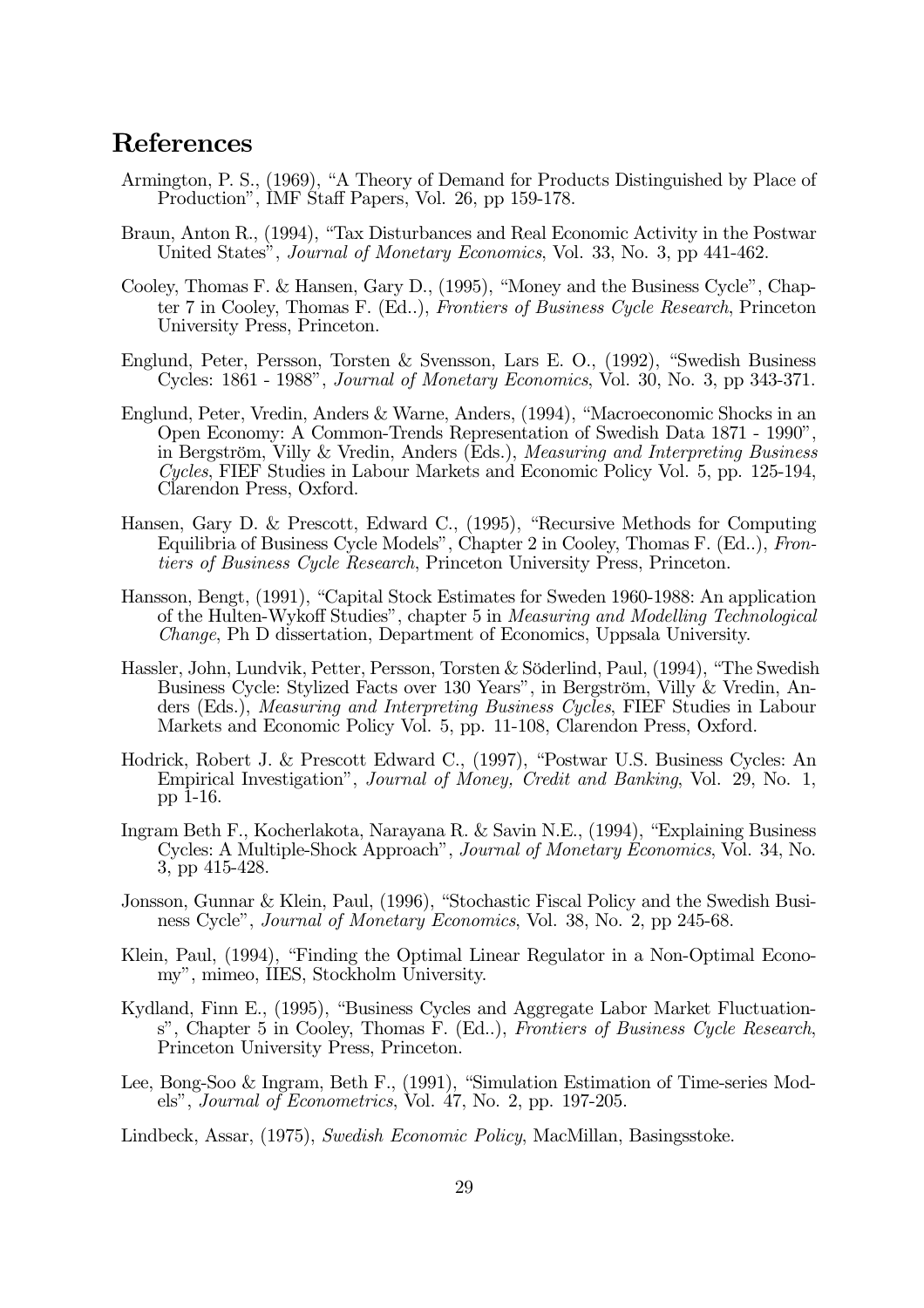- Lucas, Robert E. Jr, (1977), "Understanding Business Cycles", in Brunner, K., & Meltzer, A. H. (Eds.), Stabilisation of the Domestic and International Economy, Carnegie-Rochester Conference Series on Public Policy Vol. 5, pp. 7-29, North Holland, Amsterdam.
- Lundvik, Petter, (1992), "Foreign Demand and Domestic Business Cycles: Sweden 1891-1987", chapter 3 in Business Cycles and Growth, Monograph Series No. 22, IIES, Stockholm University.
- McGrattan, Ellen R., (1994), "The Macroeconomic Effects of Distortionary Taxation", Journal of Monetary Economics, Vol. 33, No. 3, pp 573-601.
- Mellander, Erik, Vredin, Anders & Warne, Anders, Paul, (1992), "Stochastic Trends and Economic Fluctuations in a Small Open Economy", Journal of Applied Economet*rics*, Vol. 7, pp. 369-394.
- Newey, Whitney K. & West, Kenneth D., (1994), "Automatic Lag Selection in Covariance Matrix Estimation", *Review of Economic Studies*, Vol. 61, No. 4, pp. 631-655.
- Sims, Christopher A., (1980), "Macroeconomics and Reality", *Econometrica*, Vol. 48, No. 1, pp. 1-48.
- Söderlind, Paul, (1998), "Solution and Estimation of RE Macromodels with OptimalPolicy", Working Paper No. 256, Working Paper Series in Economics and Finance, Stockholm School of Economics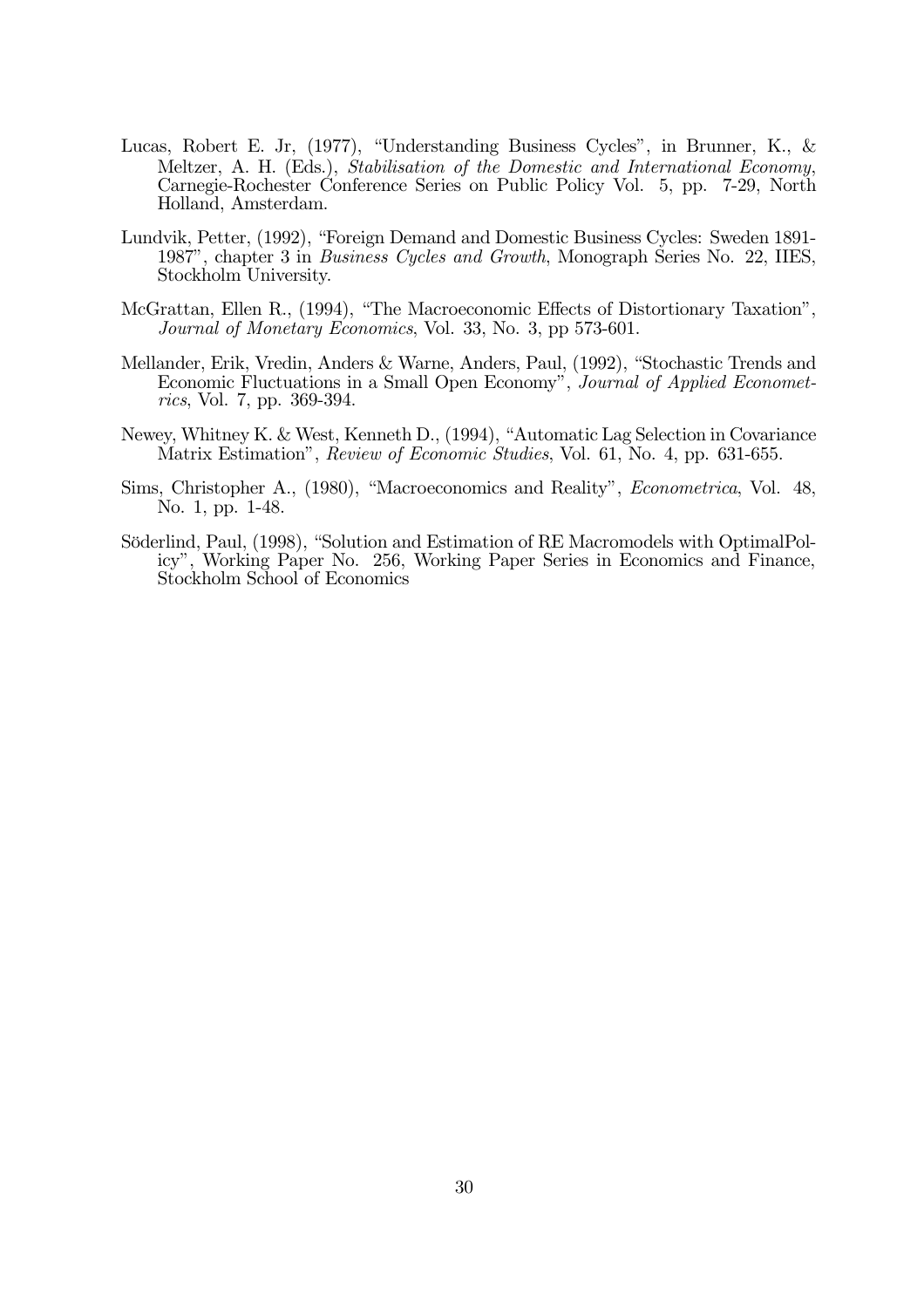

Figure 1: Export, import and the current account as ratios of GDP.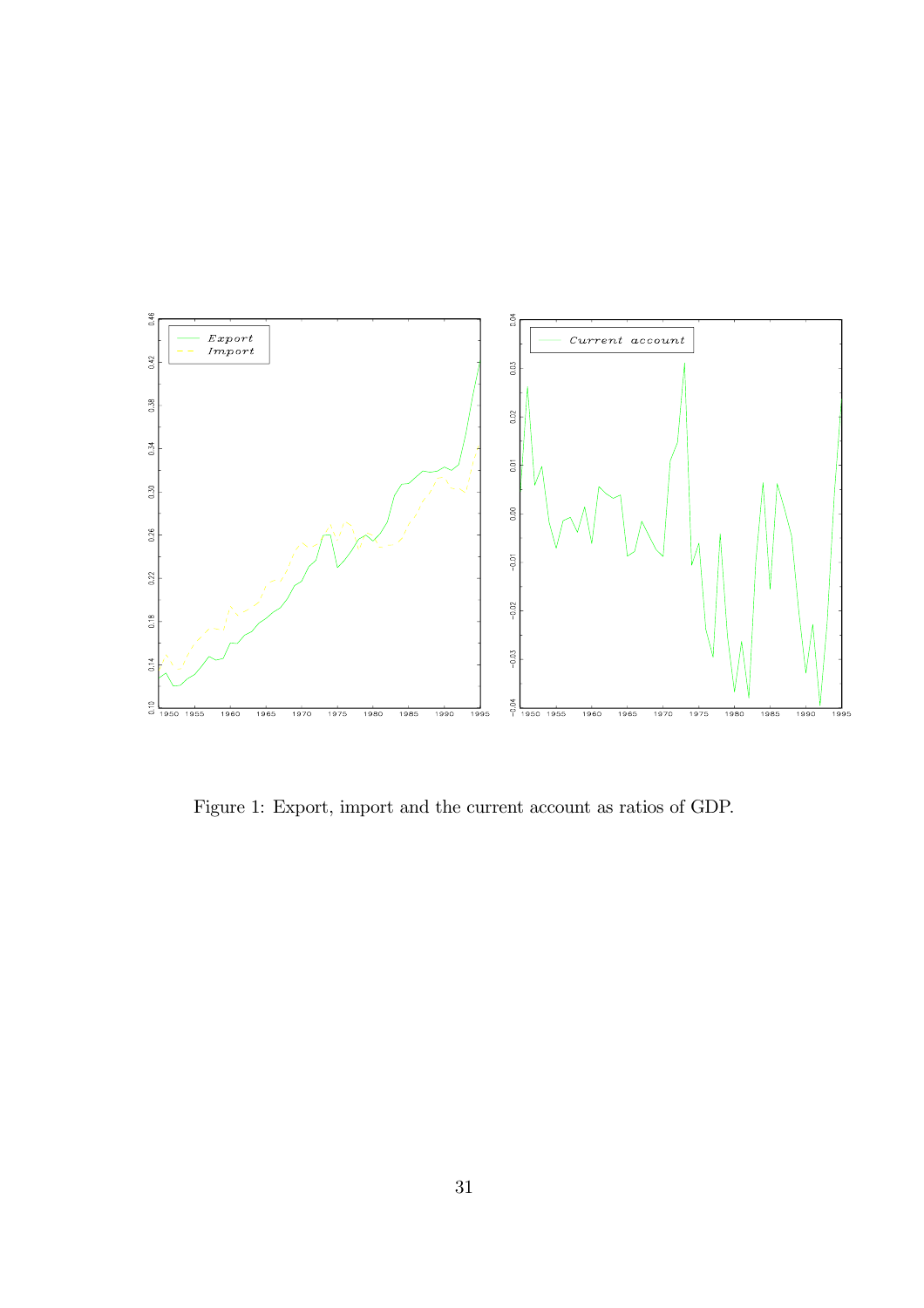

Figure 2: The data.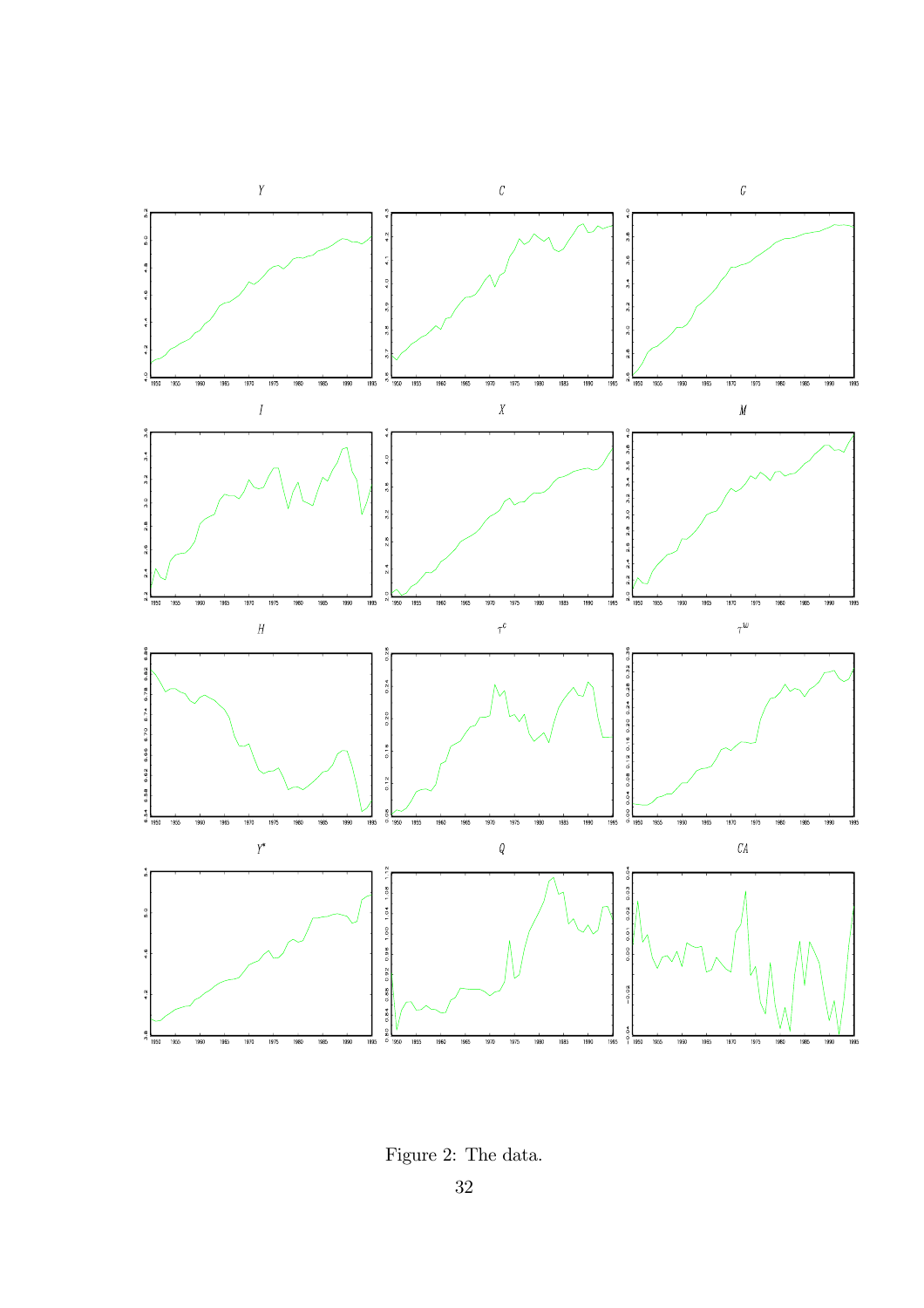|               | Std.   | Std.   |         | Correlation of variable with |                  |       |         |          |         |         |         |         |  |  |
|---------------|--------|--------|---------|------------------------------|------------------|-------|---------|----------|---------|---------|---------|---------|--|--|
|               | dev.   | dev.   |         |                              | itself in $t$ at |       |         | $Y_t$ at |         |         |         |         |  |  |
|               | in $%$ | to $Y$ | $t-2$   | $t-1$                        | $t_{\parallel}$  | $t+1$ | $t+2$   | $t-2$    | $t-1$   | $t\,$   | $t+1$   | $t+2$   |  |  |
| $\tilde{Y}$   | 1.56   | 1      | $-0.20$ | 0.38                         | 1.00             | 0.38  | $-0.20$ | $-0.20$  | 0.38    | 1.00    | 0.38    | $-0.20$ |  |  |
| $\tilde{C}$   | 2.25   | 1.44   | 0.14    | 0.46                         | 1.00             | 0.46  | 0.14    | $-0.21$  | 0.12    | 0.49    | 0.17    | 0.13    |  |  |
| $\tilde{I}$   | 9.39   | 6.01   | $-0.06$ | 0.48                         | 1.00             | 0.48  | $-0.06$ | $-0.24$  | 0.12    | 0.76    | 0.64    | 0.06    |  |  |
| $\tilde{G}$   | 1.88   | 1.20   | 0.06    | 0.56                         | 1.00             | 0.56  | 0.06    | $-0.22$  | $-0.08$ | 0.04    | 0.05    | 0.15    |  |  |
| $\tilde{X}$   | 4.41   | 2.82   | $-0.16$ | 0.48                         | 1.00             | 0.48  | $-0.16$ | 0.28     | 0.49    | 0.41    | $-0.16$ | $-0.55$ |  |  |
| $\tilde{M}$   | 4.61   | 2.95   | $-0.17$ | 0.33                         | 1.00             | 0.33  | $-0.17$ | $-0.16$  | 0.20    | 0.67    | 0.41    | $-0.16$ |  |  |
| $\tilde{H}$   | 1.68   | 1.08   | 0.17    | 0.68                         | 1.00             | 0.68  | 0.17    | $-0.16$  | 0.17    | 0.64    | 0.62    | 0.17    |  |  |
| $\tilde{Y}^*$ | 4.43   | 2.83   | $-0.14$ | 0.50                         | 1.00             | 0.50  | $-0.14$ | 0.45     | 0.45    | 0.06    | $-0.43$ | $-0.59$ |  |  |
| Q             | 8.54   | 5.46   | 0.90    | 0.94                         | 1.00             | 0.94  | 0.90    | 0.05     | 0.03    | $-0.06$ | $-0.13$ | $-0.09$ |  |  |
| CA            | 1.61   | 1.03   | 0.32    | 0.58                         | 1.00             | 0.58  | 0.32    | 0.39     | 0.38    | 0.03    | $-0.29$ | $-0.31$ |  |  |

Table 1: Basic stylized business cycle facts for Sweden 1950-1995.

Note:  $\tilde{Y}$ ,  $\tilde{C}$ ,  $\tilde{I}$ ,  $\tilde{G}$ ,  $\tilde{X}$ ,  $\tilde{M}$ ,  $\tilde{H}$  and  $\tilde{Y}^*$  are the business cycle components of the H-P filtered series  $Y$ ,  $C$ ,  $I$ ,  $G$ ,  $X$ ,  $M$ ,  $H$  and  $Y^*$  in natural logs with the s

Table 2: SMM estimates.

|              | SMM point estimate of |                         |              |      |       |           |                                                                   |                |                                            |  |  |
|--------------|-----------------------|-------------------------|--------------|------|-------|-----------|-------------------------------------------------------------------|----------------|--------------------------------------------|--|--|
| In the model | $\theta_{IM}$         |                         | $\epsilon_X$ |      |       |           | $\sigma_{\scriptscriptstyle D^*}^{\scriptscriptstyle\mathcal{L}}$ | $\int_0 \ln Z$ |                                            |  |  |
| Without F.P. |                       | $0.016$ $0.702$ $0.590$ |              | 1.70 |       |           |                                                                   |                | $0.987$ $0.245$ $0.0016$ $0.950$ $0.00010$ |  |  |
| With F.P.    | 0.025                 | 0.570                   | 0.928        | 2.45 | 0.979 | $0.460\,$ | $0.0020$ $0.910$                                                  |                | 0.00012                                    |  |  |

Note: F.P. is shorthand notation for fiscal policy.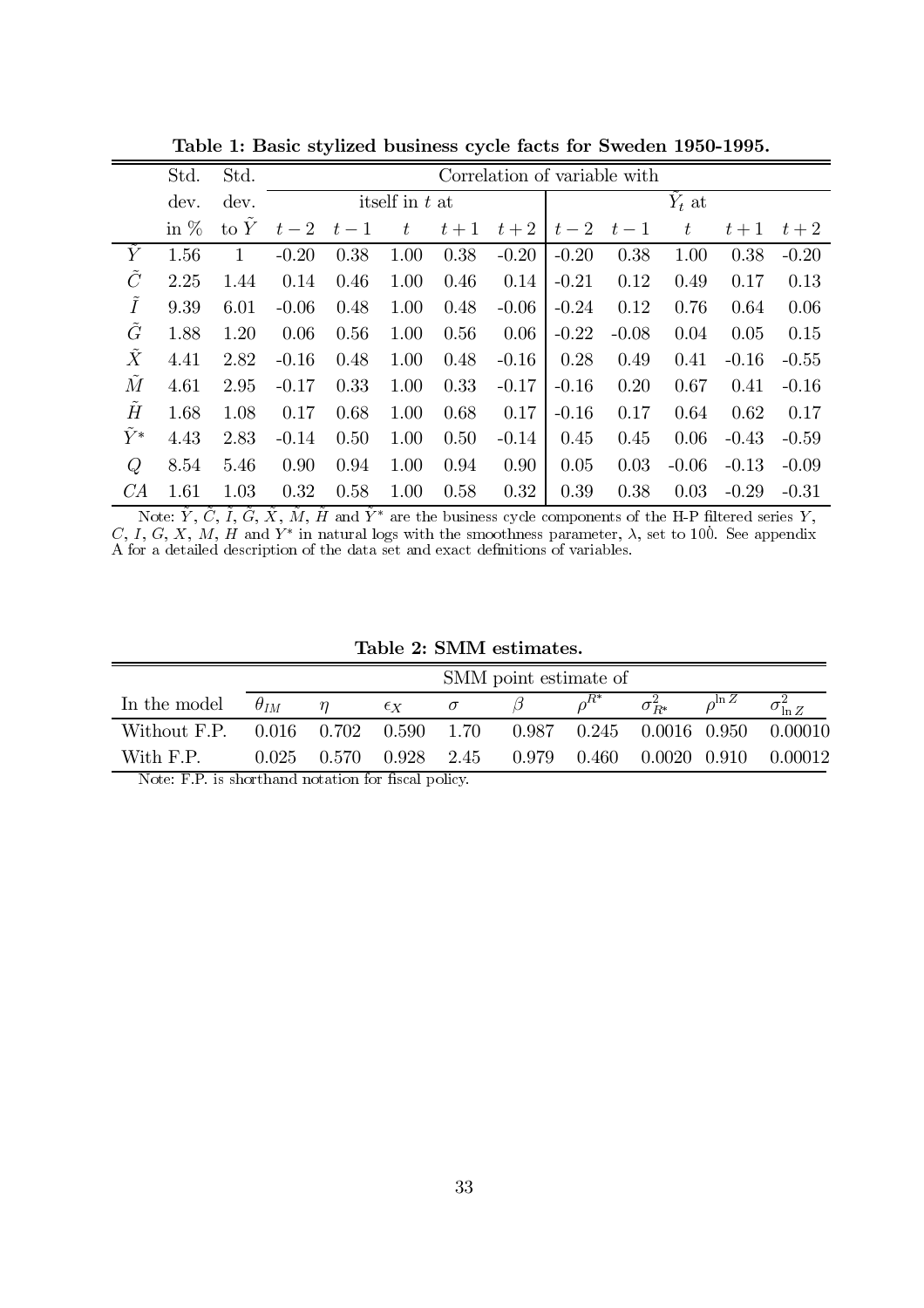|                                                                                           | Model with                                                                                                                                                                                                              |               |           |  |  |  |  |  |  |  |  |
|-------------------------------------------------------------------------------------------|-------------------------------------------------------------------------------------------------------------------------------------------------------------------------------------------------------------------------|---------------|-----------|--|--|--|--|--|--|--|--|
| Moment                                                                                    | No fiscal policy                                                                                                                                                                                                        | Fiscal policy | Empirical |  |  |  |  |  |  |  |  |
| $\hat{\sigma}_{\tilde{Y}_t}*100$                                                          | 1.01                                                                                                                                                                                                                    | 1.26          | 1.56      |  |  |  |  |  |  |  |  |
| $\langle \hat{\sigma}_{\tilde{C}^{\hspace{0.2mm}t}} / \hat{\sigma}_{\tilde{Y}_t} \rangle$ | 1.27                                                                                                                                                                                                                    | 1.29          | 1.44      |  |  |  |  |  |  |  |  |
| $\hat{\sigma}_{\tilde{I}_{t}} / \hat{\sigma}_{\tilde{Y}_{t}}$                             | 1.91                                                                                                                                                                                                                    | 2.95          | 6.03      |  |  |  |  |  |  |  |  |
| $\hat{\sigma}_{\tilde{H}_{t}} / \hat{\sigma}_{\tilde{Y}_{t}}$                             | 0.39                                                                                                                                                                                                                    | 0.77          | 1.08      |  |  |  |  |  |  |  |  |
| $\hat{\sigma}_{Q_t}/\hat{\sigma}_{\tilde{Y}_t}$                                           | 7.02                                                                                                                                                                                                                    | 6.22          | 5.49      |  |  |  |  |  |  |  |  |
| $\hat{\sigma}_{CA_{t}}/\hat{\sigma}_{\tilde{Y}_{t}}$                                      | 1.08                                                                                                                                                                                                                    | 0.76          | 1.03      |  |  |  |  |  |  |  |  |
| $\hat{\rho}_{\tilde{C}_t,\tilde{Y}_t}$                                                    | 0.72                                                                                                                                                                                                                    | 0.73          | 0.49      |  |  |  |  |  |  |  |  |
| $\hat{\rho}_{\tilde{I}_t,\tilde{Y}_t}$                                                    | 0.55                                                                                                                                                                                                                    | 0.62          | 0.77      |  |  |  |  |  |  |  |  |
| $\hat{\rho}_{\tilde{H}_t,\tilde{Y}_t}$                                                    | 0.19                                                                                                                                                                                                                    | 0.59          | 0.64      |  |  |  |  |  |  |  |  |
| $\hat{\rho}_{Q_t,\tilde{Y}_t}$                                                            | 0.08                                                                                                                                                                                                                    | 0.24          | $-0.06$   |  |  |  |  |  |  |  |  |
| $\hat{\rho}_{CA_t,\tilde{Y}_t}$                                                           | 0.02                                                                                                                                                                                                                    | 0.08          | 0.02      |  |  |  |  |  |  |  |  |
| $\hat{\rho}_{\tilde{Y}_t, \tilde{Y}_{t-1}}$                                               | 0.46                                                                                                                                                                                                                    | 0.49          | 0.38      |  |  |  |  |  |  |  |  |
| $\hat{\rho}_{\tilde{C}_t, \tilde{C}_{t-1}}$                                               | 0.38                                                                                                                                                                                                                    | 0.46          | 0.46      |  |  |  |  |  |  |  |  |
| $\hat{\rho}_{\tilde{I}_t,\tilde{I}_{t-1}}$                                                | 0.33                                                                                                                                                                                                                    | 0.34          | 0.48      |  |  |  |  |  |  |  |  |
| $\hat{\rho}_{\tilde{H}_t,\tilde{H}_{t-1}}$                                                | 0.40                                                                                                                                                                                                                    | 0.45          | 0.68      |  |  |  |  |  |  |  |  |
| $\hat{\rho}_{Q_t,Q_{t-1}}$                                                                | 0.80                                                                                                                                                                                                                    | 0.84          | 0.94      |  |  |  |  |  |  |  |  |
|                                                                                           | 0.58                                                                                                                                                                                                                    | 0.50          | 0.58      |  |  |  |  |  |  |  |  |
| $\frac{\hat{\rho}_{CA_{t},CA_{t-1}}}{\chi^2_{obs}}$                                       | 172.62                                                                                                                                                                                                                  | 63.54         |           |  |  |  |  |  |  |  |  |
| $p$ -value                                                                                | 0.00                                                                                                                                                                                                                    | 0.00          |           |  |  |  |  |  |  |  |  |
|                                                                                           | Note: The standard deviation in $\tilde{Y}$ and the relative standard deviations in $\tilde{C}$ , $\tilde{I}$ , $\tilde{H}$ , $Q$ and $CA$ to                                                                           |               |           |  |  |  |  |  |  |  |  |
|                                                                                           | $\tilde{Y}$ are somewhat different than the one reported in Table 1 since the first year have been left out here<br>for estimation technical reasons. The same explanation applies for the contemporaneous correlations |               |           |  |  |  |  |  |  |  |  |

Table 3: SMM estimated moments and goodness-of-fit statistics.

between these variables.